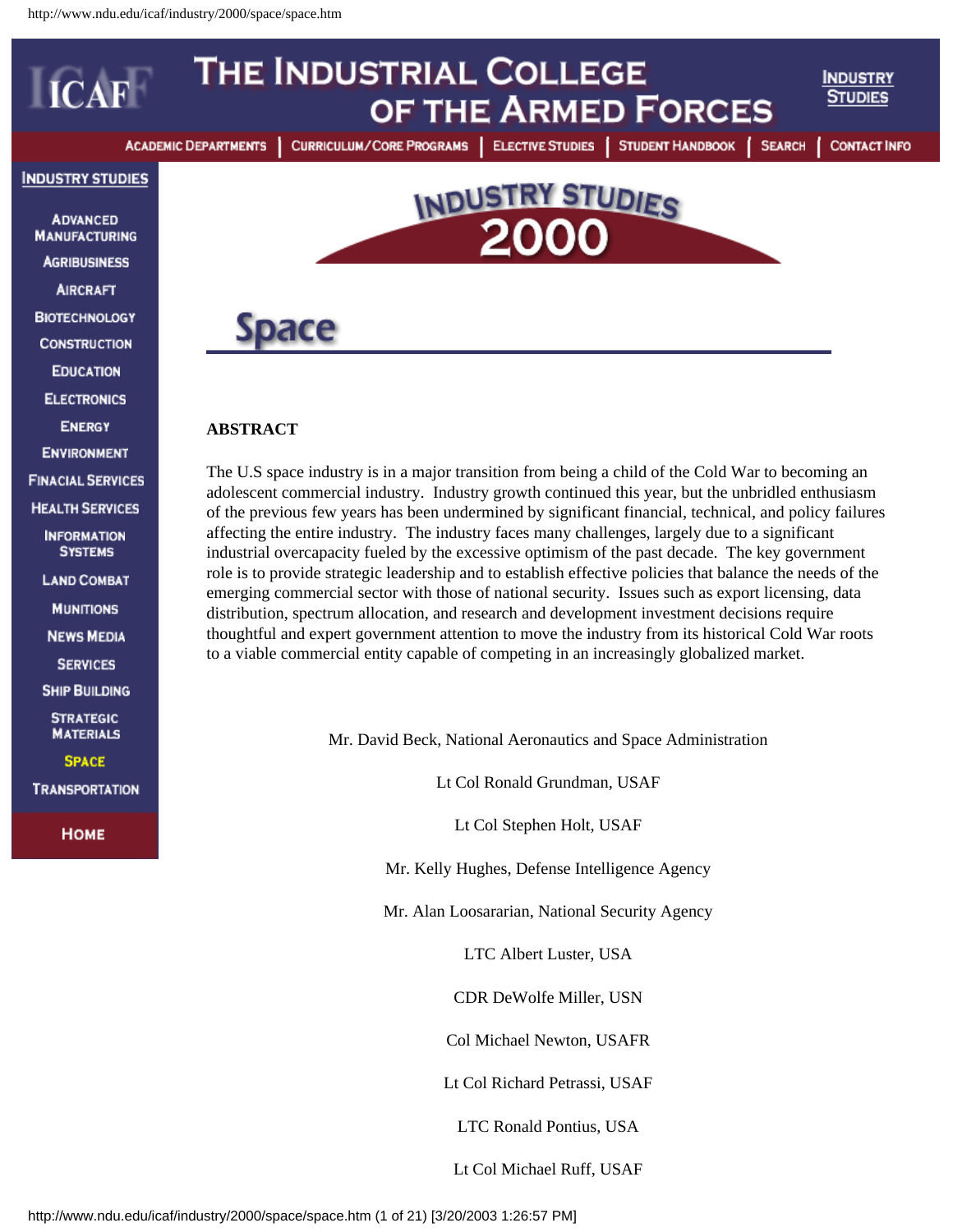CDR Barbara Scholley, USN

Lt Col Norman C. Sweet, USAF

LTC Cecilia Tyler, USA

Dr. Malcolm Vant, Canadian Department of National Defence

CDR Dennis Watson, USN

Col Mary McCully, USAF, faculty

Col Stephen Randolph, USAF, faculty

#### **PLACES VISITED**

#### **Domestic**

11th Space Warning Squadron, Shriever Air Force Station, CO

45th Space Wing, Patrick Air Force Base, FL

50th Space Wing, Shriever Air Force Station, CO

Aerospace Data Facility, Buckley Air Force Base, CO

Astrotech, Titusville, FL

Boeing Delta IV Evolved Expendable Launch Vehicle facilities: Factory at Decatur, AL, and Launch Site at Cape Canaveral Air Force Station, FL

Boeing-North American, Space Systems Division, Seal Beach, CA

F-22 Combined Test Squadron, Edwards Air Force Base, CA

Lockheed Martin Evolved Expendable Launch Vehicle Facilities, Cape Canaveral Air Force Station, FL

Lockheed Martin X-33 Plant and Launch Site, Palmdale, CA

National Aeronautics and Space Administration (NASA) Headquarters, Washington, DC

NASA, Dryden Flight Research Center, Edwards Air Force Base, CA

NASA, Kennedy Space Flight Center, FL

NASA, Marshall Space Flight Center, Huntsville, AL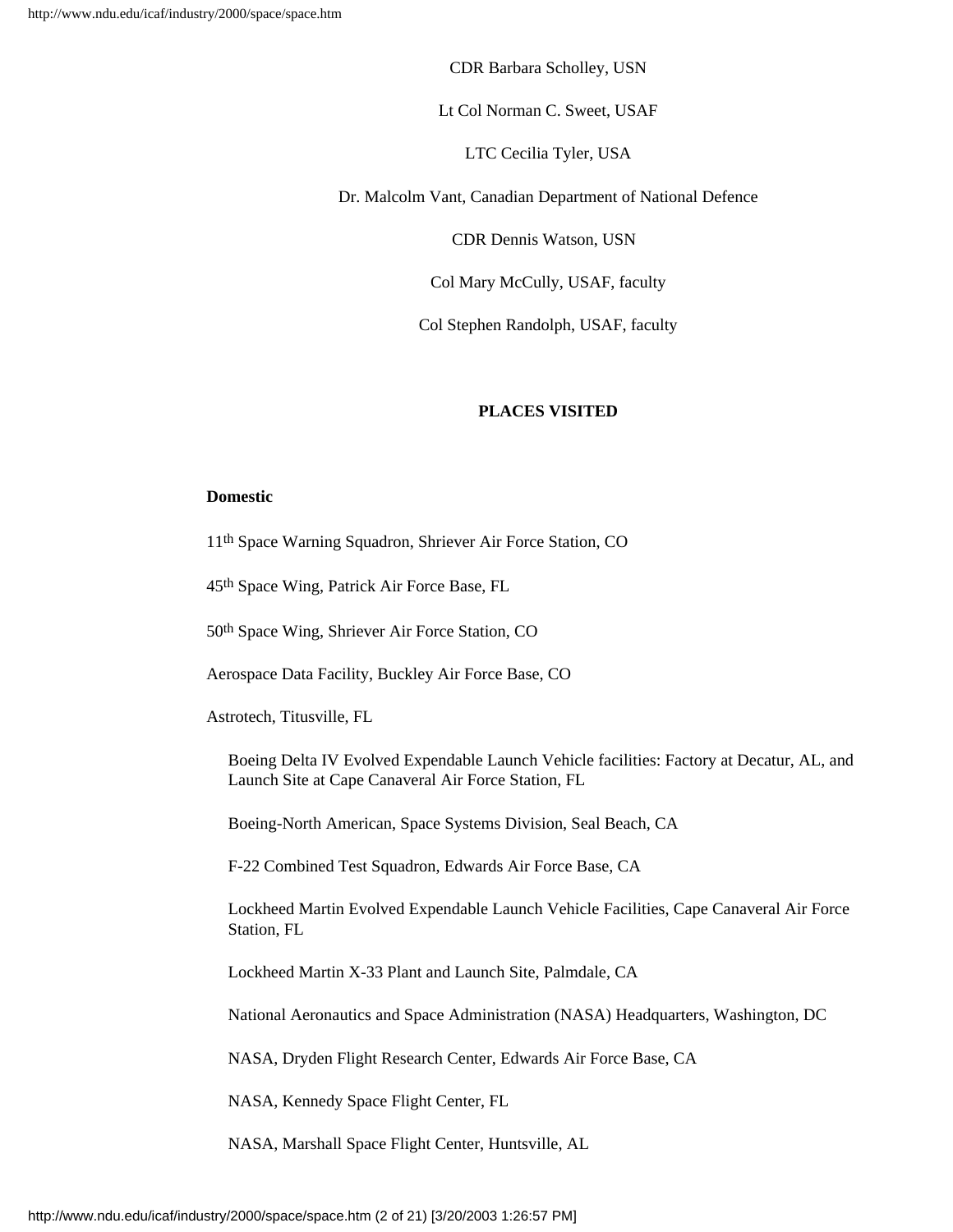National Imagery and Mapping Agency, Washington, DC

National Reconaissance Office, Chantilly, VA

Office of Science and Technology Policy, Washington, DC

Orbital Sciences Corporation, Dulles, VA

SeaLaunch, Long Beach, CA

Space-based Infrared System Ground Station, Buckley Air Force Base, CO

Space Imaging Co., Denver, CO

TRW Space Park, Redondo Beach , CA

U.S. Space Command, Peterson Air Force Base, CO

#### **International**

Aerospatiale-Matra, Les Mureaux, France and Kourou, French Guiana

Arianespace, Kourou, French Guiana

Bad Aibling Station, Bad Aibling, Germany

Centre National D'Etudes Spatiales, Kourou, French Guiana

DaimlerChrysler Aerospace, Ottobrunn, Germany

Deutsches Zentrum fürLuft-und Raumfahrt, Oberpfaffenhoffen, Germany

#### **INTRODUCTION**

United States preeminence in space has been a matter of national pride since President John F. Kennedy first announced the commitment to put a man on the moon. Since the early 1960s, the U.S. government has recognized the crucial role that space systems play in protecting national security. Today, the United States is the world's dominant space power, exploiting the high ground of space—for weather, reconnaissance, surveillance, communications, positioning, and navigation—to a degree that no other nation can. The United States leads the world in the advancement of civil space programs, including space science, space exploration, manned space, and earth observation.

Born of government requirements and investment, the U.S. space industry is in a major transition from being a child of the Cold War to becoming an adolescent commercial industry. A combination of declining government investment and the emergence of new Information Age commercial markets has driven this trend for the past decade. Commercial services offered through space include paging, mobile and remote communications, remote sensing, television broadcast, and point-to-multipoint data communications. Space-borne capabilities also enable derivative industries such as sales of Global Positioning System (GPS) navigation equipment and value-added services in imagery analysis. But, the space industry faces competition from terrestrial and airborne service providers in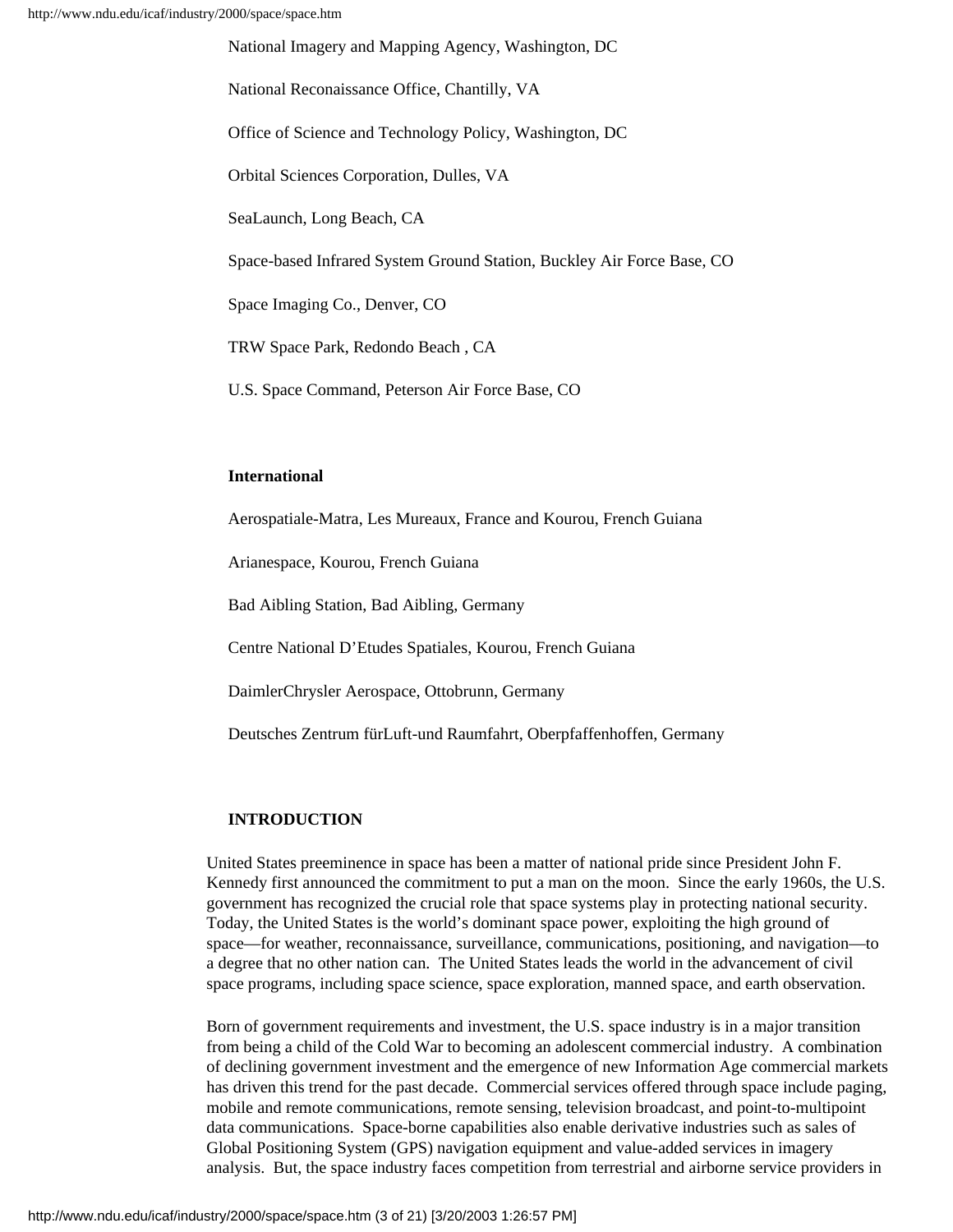the same applications markets. Anything that can be done from space can also, to a greater or lesser degree, be done some other way. So, the success of commercial space ventures depends heavily on the industry's ability to bring value-added and timely capabilities to market at a cost competitive with those of other service providers and at a risk low enough to attract and retain private capital investment.

Furthermore, space remains a complex, high-technology, high-risk, high-investment industry, unusually sensitive to economic conditions, politics, and the government regulatory framework. So, while increasing commercialization of space has strengthened commercial influence over space technology development, the industry remains largely driven, and also constrained, by government investment, regulation, and licensing. Government policymakers, therefore, have a key role in enabling an effective transition of this crucial Information Age industry from its government-funded roots to a viable commercial entity in promoting the continued U.S. position of preeminence in space.

#### **THE SPACE INDUSTRY DEFINED**

<span id="page-3-0"></span>The space industry is divided into four basic sectors: (1) applications, (2) spacecraft, (3) space launch, and (4) supporting services. The applications sector drives all the others, for without an application there is no need for a spacecraft, a launch, or supporting services. This sector primarily encompasses the services that are purchased or rented, such as direct-to-home (DTH) television and the equipment that enables customers to use those services. Although difficult to capture, the worldwide revenue forecast for space-based services in 1999 was more than \$45 billion[.\[i\]](#page-16-0) The spacecraft sector entails design, manufacturing, testing, and sales of the satellites that provide these services. Revenues generated by sales of commercial and government satellites reached \$12.7 billion in 1999[.\[ii\]](#page-16-1) The space launch sector covers the design, manufacturing, testing, and operation of launch vehicles. Estimated revenues generated by government and commercial launches reached \$7.1 billion in 1999.[\[iii\]](#page-16-2) Finally, supporting services covers insurance, financial, legal, and media support of space industries. The 1999 estimate of support service revenues was \$3.9 billion[.\[iv\]](#page-16-3)

<span id="page-3-4"></span><span id="page-3-3"></span><span id="page-3-2"></span><span id="page-3-1"></span>The U.S. government investment in space, split almost evenly between military and civil programs, leveled off in 1998 after several years of decline and is now expected to continue at a steady expenditure rate of about \$26.6 billion[\[v\]](#page-16-4) (of the \$34 billion for governments worldwide) per year for the next several years. Commercial space, though, driven primarily by growth in the applications sector, is currently enjoying a period of significant growth, having substantially outpaced government programs within the last decade. Overall, the global space industry is becoming a \$100 billion enterprise, employing nearly a million people.

## **CURRENT CONDITION**

<span id="page-3-5"></span>The year 1999 saw some fundamental shifts in the space industry. While industry growth continued, the unbridled enthusiasm of the previous few years was undermined by significant financial, technical, and policy failures affecting the entire industry. Today, while sector revenues continued to grow, there appears to be significant overcapacity in the spacecraft and space launch sectors, and additional industry contraction and consolidation will probably continue. Stiff competition for U.S. industry is to be expected, as European industry has followed the U.S. model of industrial consolidation, spawning the multinational ventures by Astrium and the European Aeronautic, Defence, and Space (EADS) Company, which rival even the U.S. giants such as Boeing and Lockheed Martin in size and capability. In 1999, the financial markets strongly favored Internet companies over any other industry sector[.\[vi\]](#page-16-5) This has resulted in lower market capitalization for many existing space companies and greater difficulty in raising funds for new and existing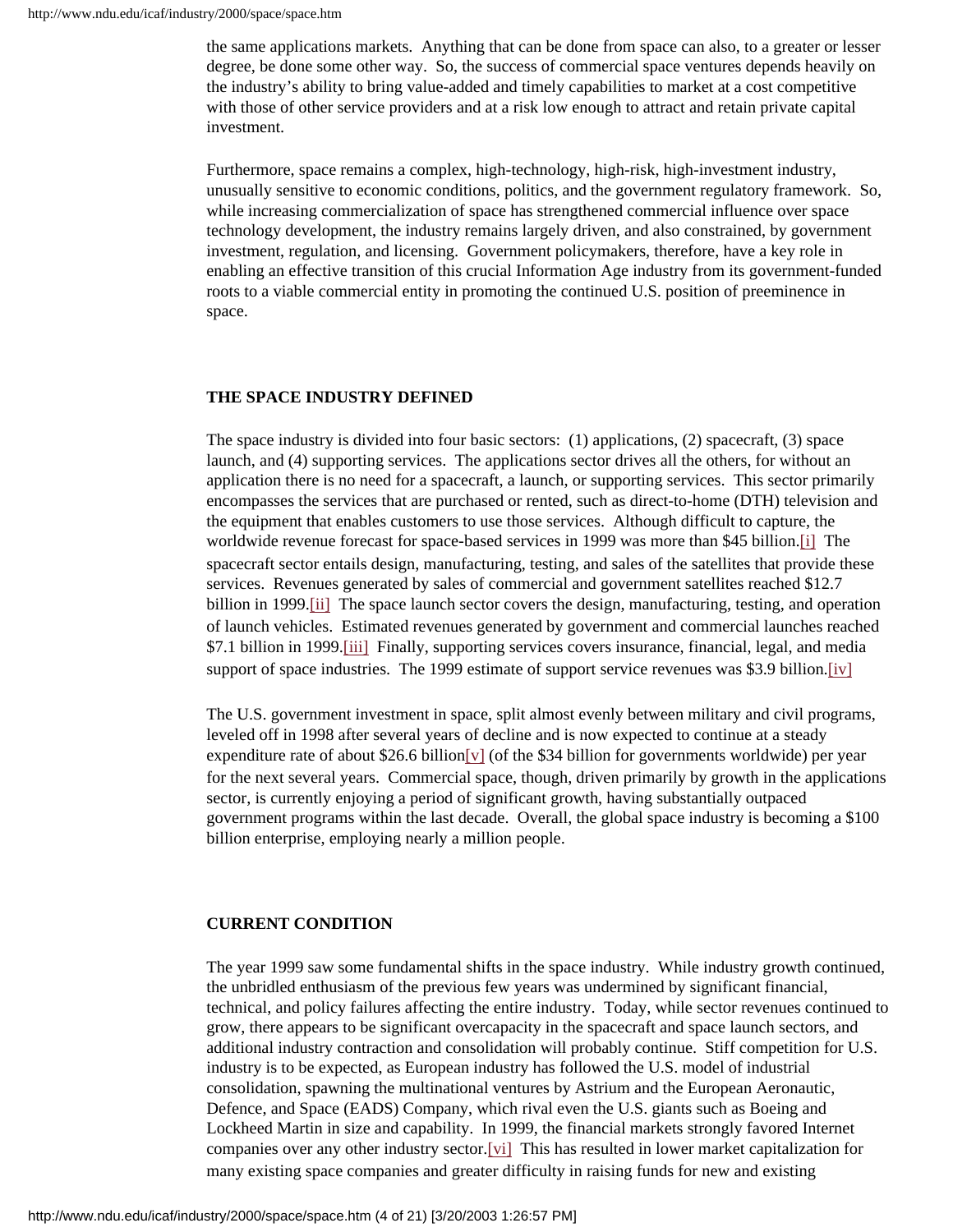companies. Lockheed Martin is in a particularly weak position, with a debt-to-equity ratio approaching 140 percent.

<span id="page-4-0"></span>Of the four major sectors, the applications sector generates the greatest revenue and is the only sector projecting significant revenue growth. The largest and fastest growing space application, and hence the biggest driver of this trend, is the DTH television market. Worldwide industry revenues were about \$10 billion in 1999, and they are growing at about \$2 billion per year[.\[vii\]](#page-16-6) Serving a similar type of market, satellite direct digital audio is poised to be the next high-growth area, with revenues expected to reach \$7.5 billion by 2007[.\[viii\]](#page-16-7) Both of these applications are provided through costeffective, geosynchronous earth orbit (GEO) satellites offering service to a whole continent.

<span id="page-4-1"></span>After DTH, the next largest space applications market segment is in fixed communications, which have been served for over 25 years from GEO systems. Recently, data traffic has shifted from older, low-capacity C-band (5-GHz) and S-band (3-GHz) systems to high-capacity, digitally switched fiberoptic cable networks. Growth is, however, still likely in this applications market, as technology advances are enabling GEO communications satellites to participate more fully in the Internet.

<span id="page-4-2"></span>A chill has fallen over the low-earth-orbit (LEO) satellite-based mobile voice market with the financial failure of Iridium, which was unable to generate enough revenue to service its huge debt load[.\[ix\]](#page-16-8) A competitor LEO system, ICO Global, followed Iridium into Chapter 11 receivership, but was able to attract new financing. The new ICO, restructured as a medium data rate and voice system and intended to develop the market for the planned Teledesic system, now costs over \$7 billion. $[x]$  However, the costs involved in these systems seem likely to doom them to failure. Globalstar, the other main player in the mobile voice market, has a lower system cost (\$4.8 billion), but is experiencing very slow sales after the commencement of its service in February 2000.[\[xi\]](#page-16-10)

<span id="page-4-6"></span><span id="page-4-5"></span><span id="page-4-4"></span><span id="page-4-3"></span>In the navigation and positioning applications area, 1999 sales of GPS units are estimated at \$8 billion.[\[xii\]](#page-16-11) On May 1, 2000, President Clinton authorized transmission of the highest accuracy GPS signals for receipt by civil and commercial receivers, thus improving performance of existing receivers by an order of magnitude to 10-meter accuracy and spurring greater growth in sales of GPS units and services[.\[xiii\]](#page-16-12) The European Union and the European Space Agency (ESA) jointly announced plans to proceed with their own space-based global navigation system, Galileo, which they expect to provide increased availability, reliability, and accuracy over GPS.[\[xiv\]](#page-16-13) The Galileo program will increase European autonomy from U.S.-controlled systems and represents a big step toward a consolidated European space policy.

<span id="page-4-7"></span>In late 1999, Space Imaging's Ikonos-2 satellite began supplying the world with 1-meter-resolution panchromatic and 4-meter-resolution multispectral imagery, distributing products to customers via CD-ROM and the Internet. There are other competitors planning to field comparable systems, but it is unclear how many such systems the market can support at present. The sale of value-added information such as land use data, crop management information, and fisheries maps appears to be a much more lucrative market than raw imagery sales. Value-added product sales are expected to grow from their present level of \$500–\$600 million per year[\[xv\]](#page-16-14) to about \$4 billion per year by 2003[.\[xvi\]](#page-16-15)

<span id="page-4-9"></span><span id="page-4-8"></span>Export licensing proved a major issue in the commercial satellite sector last year. Due primarily to two incidents of technology transfer to China, Congress transferred export licensing for satellites and their components to the purview of the Department of State. The result, according to industry representatives at home and abroad, has been a significant drop in U.S. satellite market share, driven by the slowness of the licensing process. License-processing delays are projected to cost the industry \$3–\$5 billion in lost opportunities over the next 18 months.[\[xvii\]](#page-16-16)

<span id="page-4-10"></span>Launch projections for the next 5 years are down significantly from last year's outlook. This trend is driven primarily by the financial failure of Iridium and the resulting sag in the LEO satellite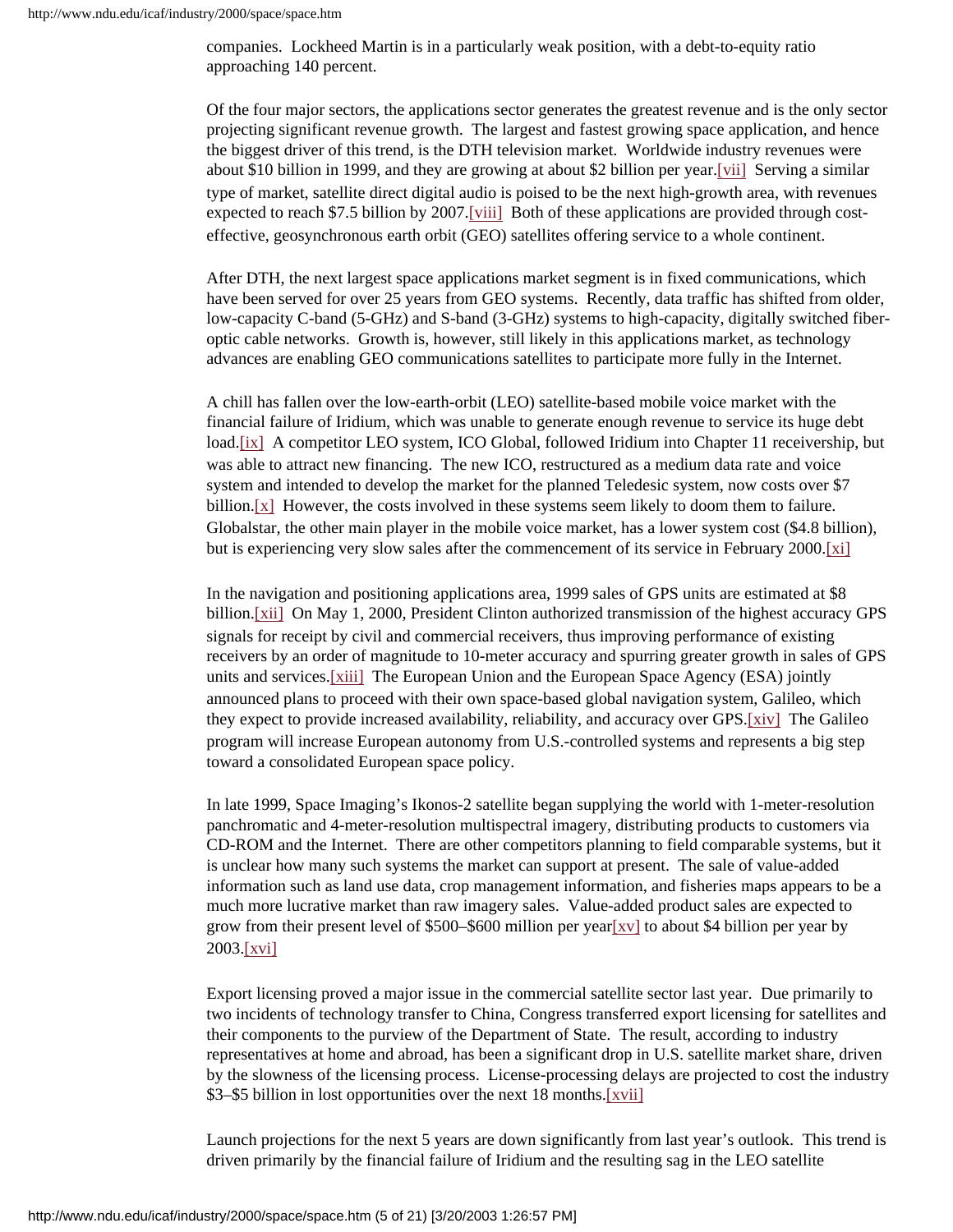<span id="page-5-0"></span>market[.\[xviii\]](#page-16-17) As a result, there is now considerable projected overcapacity in the commercial launch business for the next several years.

<span id="page-5-2"></span><span id="page-5-1"></span>The Europeans' Arianespace remains the world leader in commercial launches, having launched 104 (61 percent) of the 170 operating commercial telecommunications satellites in orbit today.[\[xix\]](#page-17-0) In December 1999, the new Ariane 5 heavy lifter officially entered commercial service with a successful launch of the XMM X-ray observatory satellite.[\[xx\]](#page-17-1) The U.S. Air Force's Evolved Expendable Launch Vehicle (EELV) program partnership with Boeing and Lockheed Martin remains the strongest U.S. response to Arianespace's commercial launch industry dominance, with the first commercial launches planned for 2001. According to an EELV program spokesman, the prospect of EELV competition is already forcing Arianespace prices down.[\[xxi\]](#page-17-2)

<span id="page-5-4"></span><span id="page-5-3"></span>A rapid-fire spate of launch failures in the 18 months since August 1998, involving the Athena, Delta, Atlas, and Titan rockets, as well as the Russian Proton, Japanese H–2, and SeaLaunch's Ukrainian Zenit, reminded the United States that space is a difficult and expensive place to go.[\[xxii\]](#page-17-3)  The resulting White House–commissioned *Space Launch Vehicles Broad Area Review* entailed a comprehensive examination of the U.S. space launch industry. The commission's report pointed to a lack of disciplined system engineering and a disturbing loss of experience and skills in the space launch industry, leading to critical gaps in expertise.[\[xxiii\]](#page-17-4)

<span id="page-5-5"></span>The National Aeronautics and Space Administration's (NASA's) ongoing program to find a lower cost, safer, second-generation reusable launch vehicle (RLV) faltered this year when the X–33's composite liquid hydrogen tank failed during pressure testing. In the wake of that failure, in February 2000, NASA announced a broadened \$4.5 billion (over 5 years) Space Launch Initiative focused on second-generation RLV risk reduction and a continued transition to commercial launch services[.\[xxiv\]](#page-17-5) NASA's goal of reducing the cost of space launch by an order of magnitude to \$1,000 per pound remains elusive.

<span id="page-5-7"></span><span id="page-5-6"></span>Due to industry overcapacity, private companies developing new RLVs—e.g., Space Access LLC, Pioneer Rocketplane, Bristol Space planes, Kelly Space and Technology, Rotary Rocket, and Kistler—have been stymied by lack of funds, leaving these developments stalled[.\[xxv\]](#page-17-6)

### **CHALLENGES**

Many of the industry's challenges lie in developing new commercial applications, often in the face of terrestrial and airborne competitors in the same markets. Many applications markets, such as mobile satellite communications, broadband satellite communications, digital audio, and value-added information from remote sensing systems are still immature markets with highly uncertain futures. Adoption of a successful business model, while racing other technological competitors to market, is a key challenge addressed in the essay section at the end of this paper.

The highest profile issue in the satellite sector is clearly export controls. The challenge faced by government regulators is finding the right balance between protection against proliferation of critical technologies and promoting a healthy satellite-manufacturing industrial base. This topic will also be addressed in the essay section.

The imagery sector presents special challenges. The U.S. government limits the image resolution and data distribution of commercial overhead imagery systems such as Ikonos. While there are other equally important factors affecting the military utility of space imagery—such as image quality, timeliness, and revisit rate—U.S. industry feels the imposed limits may affect competitiveness with foreign systems soon to offer comparable products. This development, which could present a threat to U.S. national security, is addressed in the essays.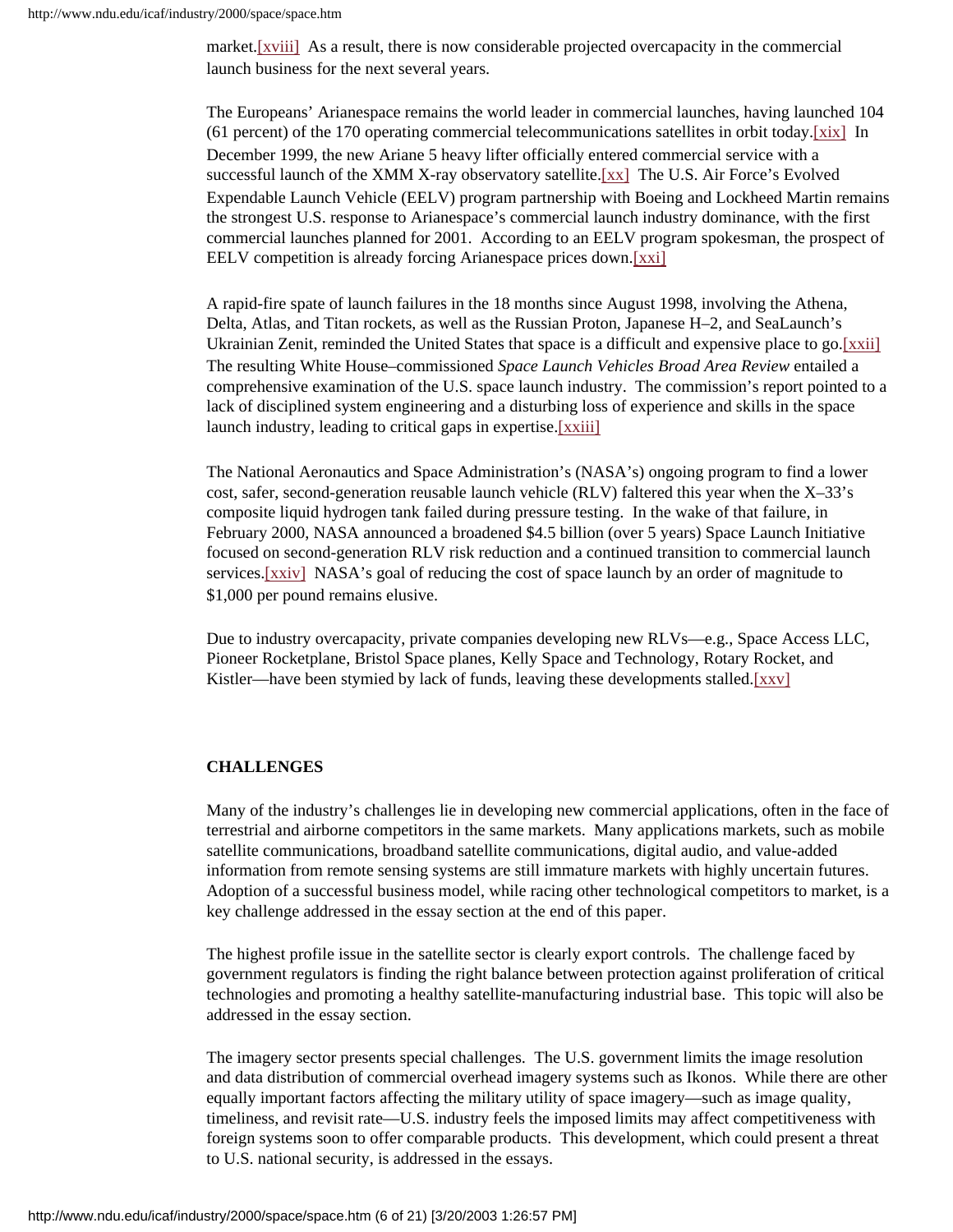All space systems require radio frequency spectrum to operate, and spectrum competition becomes stiffer every year, as the Information Age increasingly demands more communications bandwidth. The United States has traditionally not organized well to manage this resource. With the World Radiocommunications Conference (WRC) or the International Telecommunications Union (ITU) meeting this year, this challenge merits further exploration in the essay section.

In the launch sector, bringing the EELV launchers on line for first commercial launch next year in a market that appears unable to support all the potential commercial launch providers will be a key challenge. As the Ariane 5 becomes fully operational next year, international competition will continue to stiffen. Also, regaining confidence in the reliability of existing U.S. launch systems and preparing for transition of all Department of Defense (DOD) launches to EELV will present many technical and programmatic challenges.

Of particular concern will be the ongoing loss of experience and skills across the entire space industry, which will probably continue to track the poor performance of the broader defense industrial base, as higher flying "dot-coms" continue to attract top engineers.

## **OUTLOOK**

A common theme throughout the space industry is overcapacity fueled by the excessive optimism of the past decade. Several of the developing applications markets—mobile satellite communications, broadband satellite communications, digital audio, and value-added information from remote sensing systems—fueled that optimism, but these remain immature markets. Just as LEO-based mobile voice communications seems to be a failed concept due to the large up-front cost for the constellation, the outlook for broadband LEO systems such as Teledesic (estimated to cost \$9 billion) and Skybridge (at \$4.8 billion) is very tentative[.\[xxvi\]](#page-17-7),[\[xxvii\]](#page-17-8)[,\[xxviii\]](#page-17-9) Still, optimism may be warranted in some emerging applications, like GEO broadband communications.

<span id="page-6-0"></span>When launched in 2002, the new-generation broadband, Ka-band (20-GHz) GEO satellites, enabled by ongoing advances in electronics, solar cells, batteries, and signal-processing technologies, are expected to regain some market share from fiber networks. A single Ka-band satellite, such as Astrolink, could generate the revenue of today's entire fleet of 20 or so Intelsat satellites, or about \$1 billion per year. Even though the new systems will cost about twice as much as the current generation of satellites to build, there should be an order-of-magnitude improvement in cost per bit moved, making GEO satellites competitive with fiber systems.

Europe's decision to build the GPS-like Galileo could enable further development of high-assurance positioning and navigation applications, such as Instrumented Landing Systems. In a strong show of commitment, the European Union and ESA have earmarked \$900 million for the program for 2000–2006. What may be even more important is that the business plan for Galileo anticipates the European market for user equipment and services will be \$250 billion for the period 2005–2025[.\[xxix\]](#page-17-10) Galileo raises concerns, however, about its interoperability with existing GPS receivers and whether its frequency will conflict with U.S. requirements.

<span id="page-6-1"></span>The U.S. space-imaging industry will continue to be constrained by the government through shutter and export controls. These new imaging systems have the potential to widen the bilateral transparency enjoyed by the intelligence communities of the United States and Russia to multilateral, if not global, transparency. This new transparency, and trust it could engender, is juxtaposed against security considerations.

Evaporation of the optimism about the number of global LEO telecommunications systems to be built has led to a slowing in the conversion of the industry from producing individual handcrafted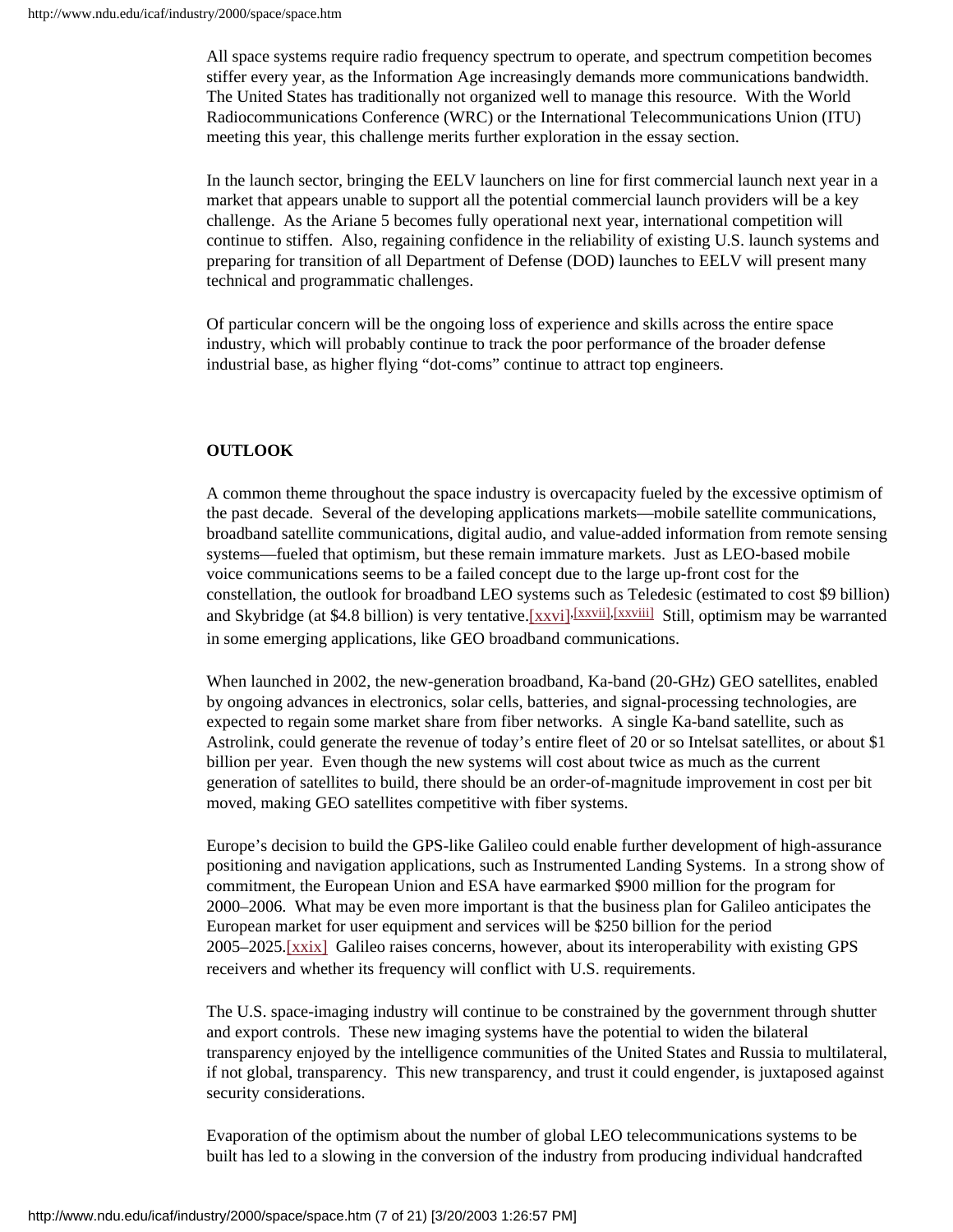satellites to a production line manufacturing model. Hence, the hoped-for surge capability in satellite production probably will not materialize, and the military will not reap the benefits of improved production processes spun off from the commercial industry. However, as the DOD looks increasingly toward commercial satellites to handle requirements previously accomplished by DOD organic space assets (e.g., communications, imaging, remote sensing), the concern over continued commercial viability of the industry increases.

In the launch sector, the commercial competitiveness of EELV is a concern. Even if EELV providers can compete effectively in the international price battles, they could lose the market share war. The commercial satellite industry chooses launch providers on the basis of price, capability, reliability, and availability. The reliability of the EELV system is as yet unproven, and availability or responsiveness could prove to be a critical factor. Insufficient infrastructure and lack of flexibility at current U.S. launch ranges, and a constraining legal framework, continue to hinder U.S. competitiveness.

<span id="page-7-0"></span>Market capitalization of aerospace companies is a major concern. At the end of 1999, the market value of the entire industry was significantly lower than that of many common manufacturing, retailing, and services companies. Unfortunately, space industry overcapacity, low profit margins, poor stability of sales, and high technical risks will likely continue to be major factors keeping market values low over the coming years[.\[xxx\]](#page-17-11) This low equity value seriously hurts the industry's ability to borrow money or raise capital, meaning that the full cost of many space products and services, as well as most of the research and development (R&D) burden, will necessarily fall to the government for the foreseeable future.

## **GOVERNMENT GOALS AND ROLE**

The key government challenge is to provide strategic leadership and to establish policies that effectively balance the needs of the emerging commercial sector with those of national security. Issues such as export licensing, data distribution, spectrum allocation, and R&D investment decisions require thoughtful and expert government attention to transition the industry from its historical Cold War roots to a viable commercial entity capable of competing in a globalized market.

The U.S. government leadership should focus on policies to make the satellite industry more flexible, agile, and competitive to enable more rapid spacecraft development and deployment. Export license streamlining and continued acquisition reform to enable a creative government–industry partnership should be focus areas.

In addition, the U.S. government should devise a plan to support long-range space technology R&D. Given the current state of the industry, private firms will be unable to make investments that offer little to no short-term return. Cooperative arrangements with government laboratories, industry, and universities are avenues to explore.

A domestic launch capability is fundamental to the nation's position of space preeminence, but the cost of that capability is significant. As a result, DOD and NASA budget pressures have focused the U.S. launch community on cost savings programs through commercialization and privatization initiatives such as EELV and X-33/VentureStar, as well as initiatives to increase the commercial share of range operations costs. It may be necessary to reexamine these initiatives in light of expectations of little to no commercial launch market growth for the next several years. Export policies and incentives specifically designed to encourage and support the competitiveness of U.S. launchers on the international market may be warranted. The government should be prepared to pursue industrial policy–based acquisition decisions if the industrial base fails to withstand the pressures of the commercial market.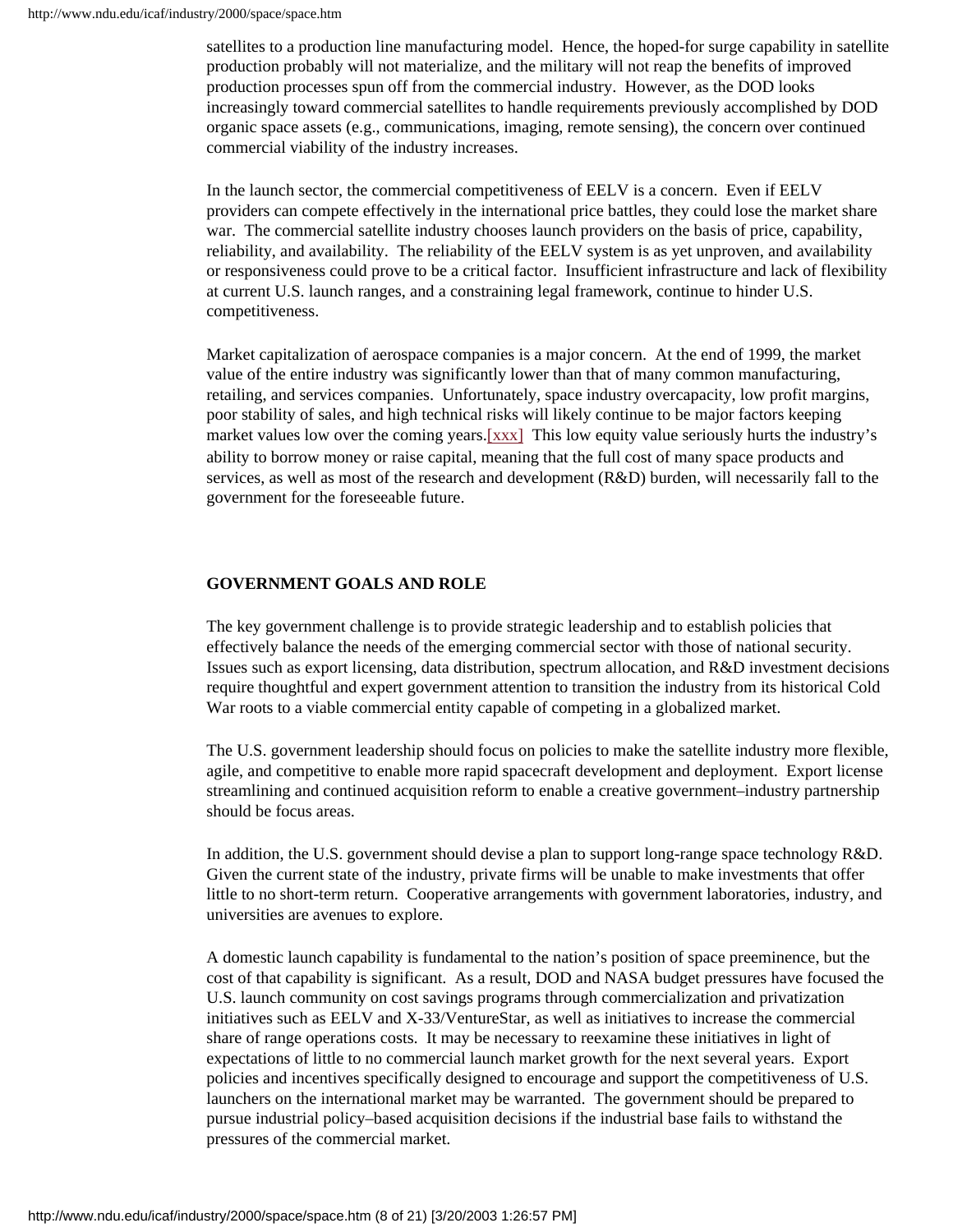At the same time, the government has a crucial role in developing technologies to lower the cost and risk of access to space. The expense for current-day launch systems is prohibitive, and changes will be necessary if the industry is ever to "operationalize" access to space. Therefore, advanced technologies for launch are key to the long-term space future of the United States. Because RLVs can be reused many times, they may be less expensive to operate than ELVs in the long run, but the cost and time to develop an operational RLV capability will be considerable.[\[xxxi\]](#page-17-12) So, while the NASA Space Flight Initiative RLV investment plan should address the long-term RLV challenges, a robust ELV technology investment should also be pursued.

<span id="page-8-0"></span>Finally, given the U.S. history of poor preparation for the world's periodic forums for spectrum allocation, the government should take the lead in developing a unified national position on spectrum allocation for future WRCs.

## **CONCLUSION**

The U.S. space industry is able to support national goals. However, with the financial failure of Iridium and the difficulties being experienced by other LEO projects, the explosive failure of many U.S. launchers over the past year, and the U.S. failure to effectively transition export-licensing procedures to the State Department, investors have become increasingly wary. Moreover, other application areas, such as broadband LEO communications and imaging, are still immature, making it difficult to assess their potential for future profits with any certainty. Thus, the prospects for the industry fall significantly short of last year's rosy projections.

The reduction and delay in anticipated LEO constellations has resulted in significant overcapacity in the satellite and launch vehicle manufacturing industries, leading to what some officials deem an unhealthily high level of competition. As a result, satellite and launch vehicle companies are struggling to survive—consuming their R&D seed money and losing talent and capital to other more lucrative industries. This industry will likely see further consolidations and failures as the post–Cold War business contraction continues.

Furthermore, the anticipated transition from handcrafted manufacture of satellites to high-volume commercial production lines has slowed. This could mean a loss of potential cost savings and production process spin-offs that could have otherwise been available for national security space systems.

Despite these problems, the U.S. space industry in the aggregate is still preeminent in the world. For the next 5–10 years, the question is not, "Can the industry meet the national security needs?" but rather "Will the United States continue to build on the achievements of the past five decades?"

Space is a high-technology, expensive business, highly sensitive to government policies and regulation, international politics, and world capital market fluctuations. The government role in this industry is critical, but government policy is not keeping up with the dynamics of the industry at large. Effective action on a number of issues will require that the government balance industrial base and commercial competitiveness considerations against national security goals. Issues such as export licensing, shutter control, and spectrum allocation all demand thoughtful and expert government attention.

Key policymakers must understand the intricacies of the space business if they are to be able to play this crucial role. Otherwise, current U.S. dominance in the exploitation of space may be at risk.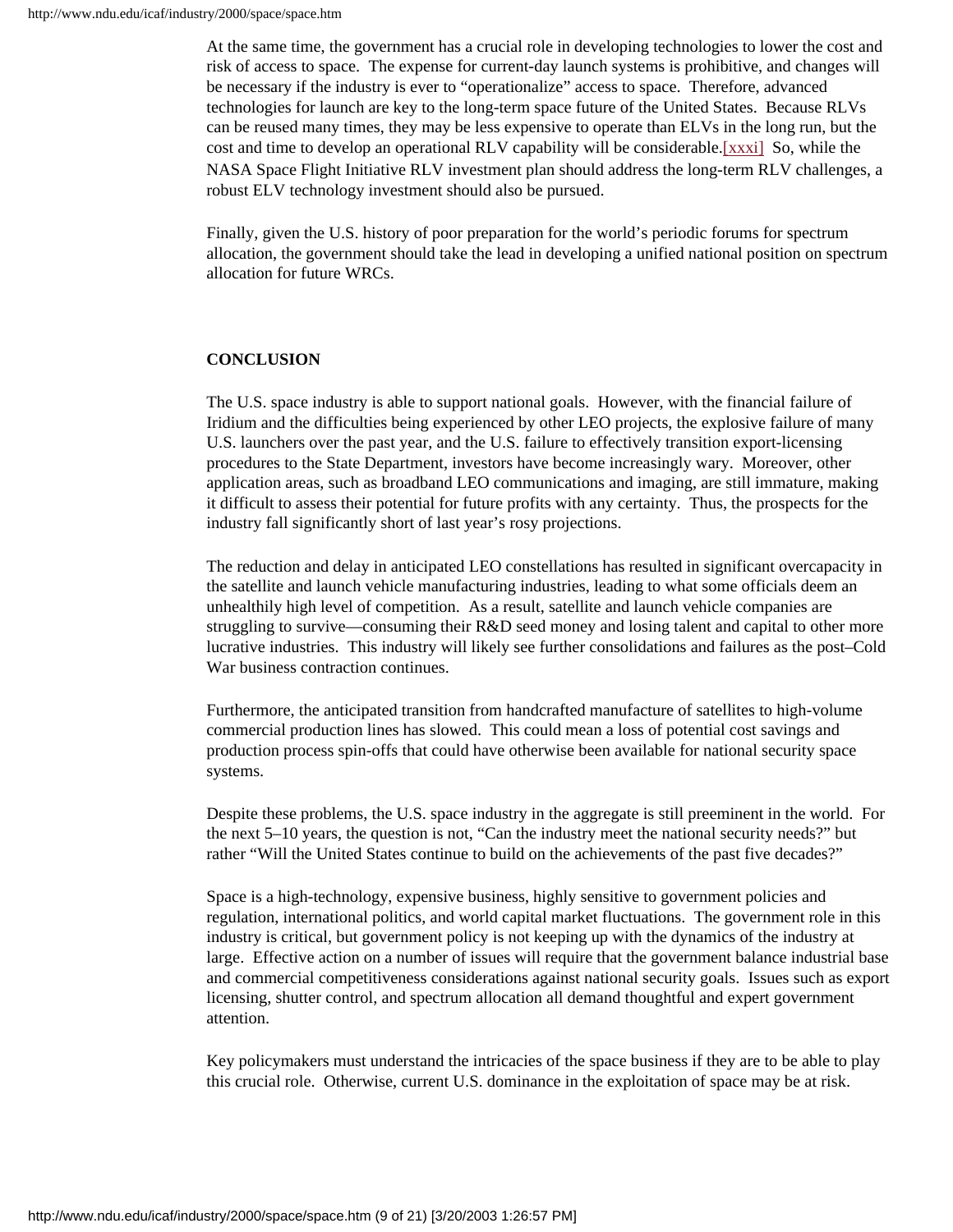#### **ESSAYS ON MAJOR ISSUES**

### **THE NEW SPACE-BASED TELECOMMUNICATIONS BUSINESS CASE**

*Malcolm Vant and Norman C. Sweet* 

In just the last few years, the entire commercial approach to space-based telecommunications has undergone a substantial change. In the time that it took the Iridium program to go operational, the proliferation of terrestrial fiber and the capabilities of the GEO systems rendered it obsolete. Despite all the hyperbole over what seemed like a sure thing, the Iridium program is now an expensive and visible failure; furthermore, Globalstar is still quite expensive, with few subscribers paying fees. The prospects for ICO Global's commercial success are dubious at best, and Ellipso and Constellation, two other LEO systems, are without adequate funding. The venture capitalists have taken their money elsewhere. Generating the billions required for large space constellations is now more difficult than ever.

<span id="page-9-0"></span>Regional GEO Ku-band systems such as ACeS and Thuraya are now, or will soon be, covering the Middle East, North Africa, and most of Asia with direct-to-cell-telephone type handsets[.\[xxxii\]](#page-17-13) These new systems offer essentially the same capability as Iridium and are almost an order of magnitude cheaper (\$800 million–\$1 billion). Although the GEO systems offer regional versus global coverage, their lower cost and their service start this year make for a more attractive business plan than that for LEO systems. This overall transition in space-based communications has been swift and, for several new ventures, catastrophic.

The same concerns are being seen in the broadband data LEO systems, the largest being Teledesic and Skybridge. These systems cost billions (\$5–\$10 billion), and they are also having trouble attracting venture capital. There is now so much competition from fiber and GEO satellites with very small aperture terminals (VSATs) that broadband LEO systems will be hard-pressed to maintain competitive rates.

<span id="page-9-1"></span>Perhaps the final nails in the coffin for broadband LEO concepts are the GEO Ka-band satellites that promise to radically alter the previous business model. This new concept is forecast to offer usage costs in the range of 5–50 cents per megabit versus terrestrial service costs of 20 cents to a dollar.[\[xxxiii\]](#page-17-14) As rapidly as new technology made the LEO systems look attractive, technology has again opened up new capabilities with the GEO systems. Higher frequencies, meaning smaller dishes (VSATs) and greater re-use, and on-board processing, meaning "bandwidth on demand," may become a reality. The major players, Astrolink (Lockheed Martin, TRW, and Telecom Italia) and Spaceway (Hughes) are advertising 58- to 100-spot beams, and combined with on-board processing, they could be an order of magnitude more efficient than the new Ku-band satellites.[\[xxxiv\]](#page-17-15) This new bandwidth-on-demand technology may finally allow them to become "terrestrial fiber beaters."

<span id="page-9-3"></span><span id="page-9-2"></span>The two final questions for this new telecommunications business model boil down to money and time. Astrolink has 60 percent of its necessary financing, and Hughes says that it has all it needs (acknowledged to be \$1.3 billion). More important, Astrolink is advertising service within 3 years (first quarter of 2003), and Spaceway is promising its first launch and service in  $2002$ .[xxxv] Judging from the evaporation of the Iridium business approach it is unclear whether 2–3 years to market will be soon enough. Regardless, the pace at which this new GEO/terrestrial communications business model has affected the LEO approach has shocked the industry and served as a sobering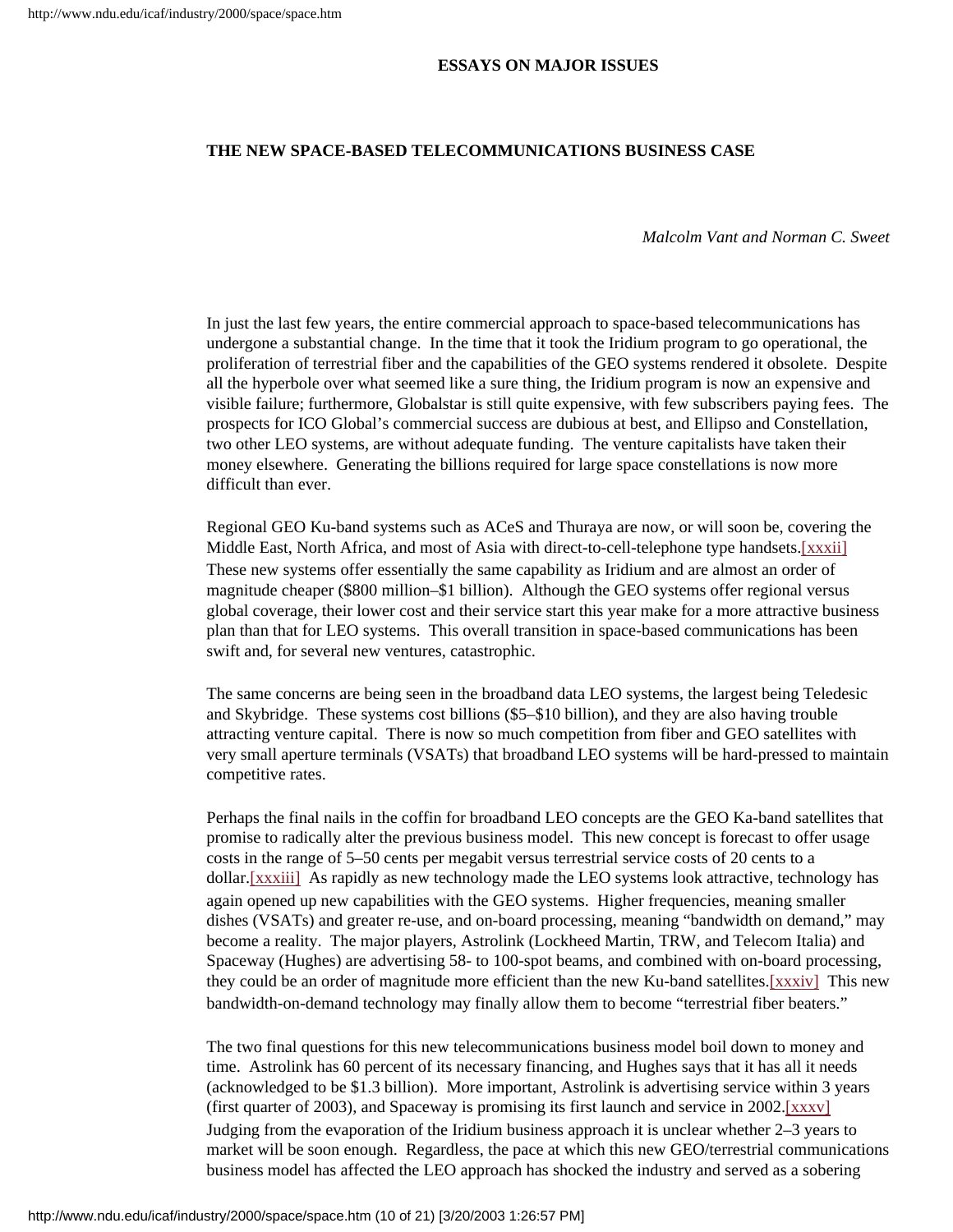wake-up call. More important, the implications of this new model pervade the entire industry and affect the nation's security. First, the number of forecast launches per year has dropped to 30–35 (more heavy GEOs), not the 50–60 previously planned for medium LEOs. This situation poses an obvious question: Is that enough of a market for two U.S. EELV contractors, along with their international competitors who already have market share? Second, there may be less commercial technology spin-off. Beyond the impressive on-board processing technology on the horizon, the LEO systems were making great headway in production line techniques, standardization, intersatellite links, and size and weight reductions for satellites in general. The maturation of these ideas is certain to fade if the LEO systems are not built. Third, it is clear that financing for future space ventures will be harder to obtain. Space systems are not cheap, and while reduction in numbers of systems and launch vehicles across the board may mean cheaper constellation costs, the capital required for development and launch will remain high. That makes it a tough sell on Wall Street.

Finally, the national security implications are of concern. In similar fashion to strategic airlift, the forecast aggregate number of space-based "tails" is falling significantly. This calls into question the surge capacity for military operations using the previously planned LEO systems (our "CRAF fleet" in space). The global nature of these satellites made them excellent candidates for supporting worldwide military operations. While there will obviously be some new capability from regional GEO systems, they will certainly be harder to access, and a premium will probably be paid for their use during any military operations.

After several years of "wild-eyed" enthusiasm, 1999 represented the first "strategic pause" in the commercial space telecommunications business. Despite the pause, the industry continues to adapt rapidly, and the pace will likely accelerate. The next few years will be interesting.

## **THE EFFECTS OF EXPORT CONTROLS ON THE SATELLITE INDUSTRY**

*Michael Newton, Cecilia Tyler,* 

*and Stephen Holt* 

Recent changes in export control laws have had a profound impact on the U.S. space industry. In 1998, allegations that the People's Republic of China (PRC) stole information on U.S. nuclear warheads were coupled with charges that four U.S. satellite and launch services companies had conducted unauthorized transfers of dual-use technologies to the PRC. In response to these allegations and concerns over unauthorized transfers of technology to the PRC, Congress passed the Strom Thurmond National Defense Authorization Act for FY 99 in October 1998. This law transferred the export licensing of commercial satellites from the Department of Commerce back to the Department of State, effective March 15, 1999.

The new law imposed special export controls on satellites launched in certain foreign countries. It significantly expanded what was covered by the Munitions List, specifically mentioning all "spacecraft, including commercial and military communications satellites, navigation satellites, experimental and multi-mission satellites." These requirements were implemented through amendments to the International Traffic in Arms Regulations (ITAR) of the State Department, which outline the process for licensing items on the Munitions List. The ITAR amendments further expanded the requirements for technology transfer control plans, imposed mandatory licensing requirements for exports to foreign satellite insurance providers, and specifically eliminated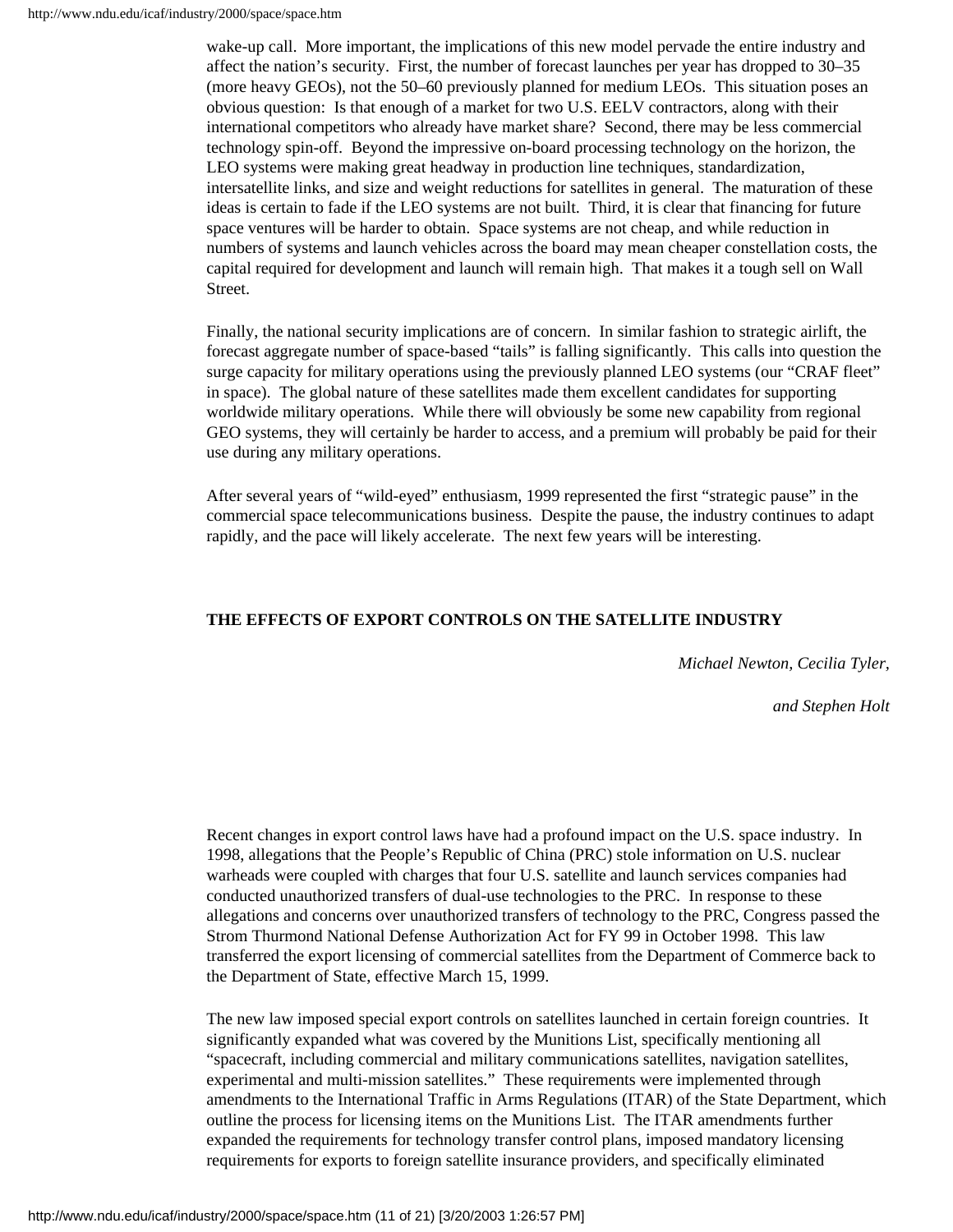important exemptions for technical discussions with Canadian companies. Finally, ITAR included special export controls that allowed the denial of export licenses to any destination, including North Atlantic Treaty Organization (NATO) allies, as deemed appropriate for U.S. national security—a clause that has had significant consequences throughout this global industry[.\[xxxvi\]](#page-18-0)

<span id="page-11-1"></span><span id="page-11-0"></span>These consequences take on much greater significance when considered in light of the contribution of the satellite-manufacturing industry to the U.S. economy. In 1998, the U.S. commercial space industry produced \$30.7 billion in revenues (including service revenues) and an \$11.5 billion trade surplus.[\[xxxvii\]](#page-18-1) In fact, the aerospace industry as a whole, of which satellite sales were a major contributor, generated the largest trade surplus (\$41 billion) of all U.S. industries—three times higher than the next major surplus industry and higher than the rest of the major industry surpluses combined[.\[xxxviii\]](#page-18-2) More than 60,000 people were employed in satellite manufacturing in the United States alone[.\[xxxix\]](#page-18-3) Most significant, the Commerce Department has estimated that total revenues generated over the lifetime of the 29 commercial satellites licensed in 1998 would be \$2.8 trillion.[\[xl\]](#page-18-4)

<span id="page-11-4"></span><span id="page-11-3"></span><span id="page-11-2"></span>The new export-licensing policy has seriously affected this vibrant industry. First, the process consumes far more time than was previously required for license decisions. More subtly, it imposes a higher degree of uncertainty and risk on U.S. satellite projects, even satellites launched on U.S. boosters, since the space insurance industry is nearly all based overseas. In a sense, the new policy represents a form and degree of unilateral export control not encountered by other global competitors, thus placing the U.S. industry at a competitive disadvantage.

<span id="page-11-5"></span>Chronic personnel shortages at the State Department have led to considerable increases in licenseprocessing times. The average processing time for satellite export licenses has increased from 144 days under Commerce to 244 days under State.[\[xli\]](#page-18-5) Total processing time and overall complexity have frustrated U.S. industry and its international partners. While there is a clear need for export control procedures in the furtherance of national security, the current process is in need of repair.

<span id="page-11-6"></span>The most telling impacts are on the bottom line in the U.S. aerospace industry. Orbital Science Corporation lost a satellite bus sale to Canada, which subsequently headed offshore[,\[xlii\]](#page-18-6) and a 1997 Hughes Electronics license to export two telecommunications satellites to the PRC was suspended (1999). The effect: Hughes was forced to default on a \$450 million contract and also had to pay \$92 million in contract penalties[.\[xliii\]](#page-18-7) Last year, Lockheed Martin Corporation could not bid on a European television broadcast satellite worth \$100 million because its representatives could not navigate the export process quickly enough to meet the deadline[.\[xliv\]](#page-18-8)

<span id="page-11-9"></span><span id="page-11-8"></span><span id="page-11-7"></span>These delays and the risk that they impose have had severe effects on the industry, effects that may prove irreversible. In 1998, new satellite export sales dropped from \$578 million to only \$354 million, a 40 percent decrease. $[x]v$  In the space industry, the satellite is a very small portion of the system: the real profit is in the value-added services enabled by the satellite, with dollars in the trillions. For domestic firms, the recent sales loss translates to a \$3–\$5 billion loss over the next 18 months and the possible elimination of more than  $20,000$  jobs. [\[xlvi\]](#page-18-10) From a strategic perspective, the current licensing process is accentuating the divide between the U.S. space industry and overseas manufacturers, for international cooperative ventures are now at greater risk for delay or cancellation.

<span id="page-11-10"></span>Recent DOD and State Department policy initiatives show promise in reversing some of the problems in the current process. These efforts should be vigorously pursued through the implementation phase. In addition, given the scale of the issue, there should be a fundamental review of this entire area early in the next Administration, with three guiding principles: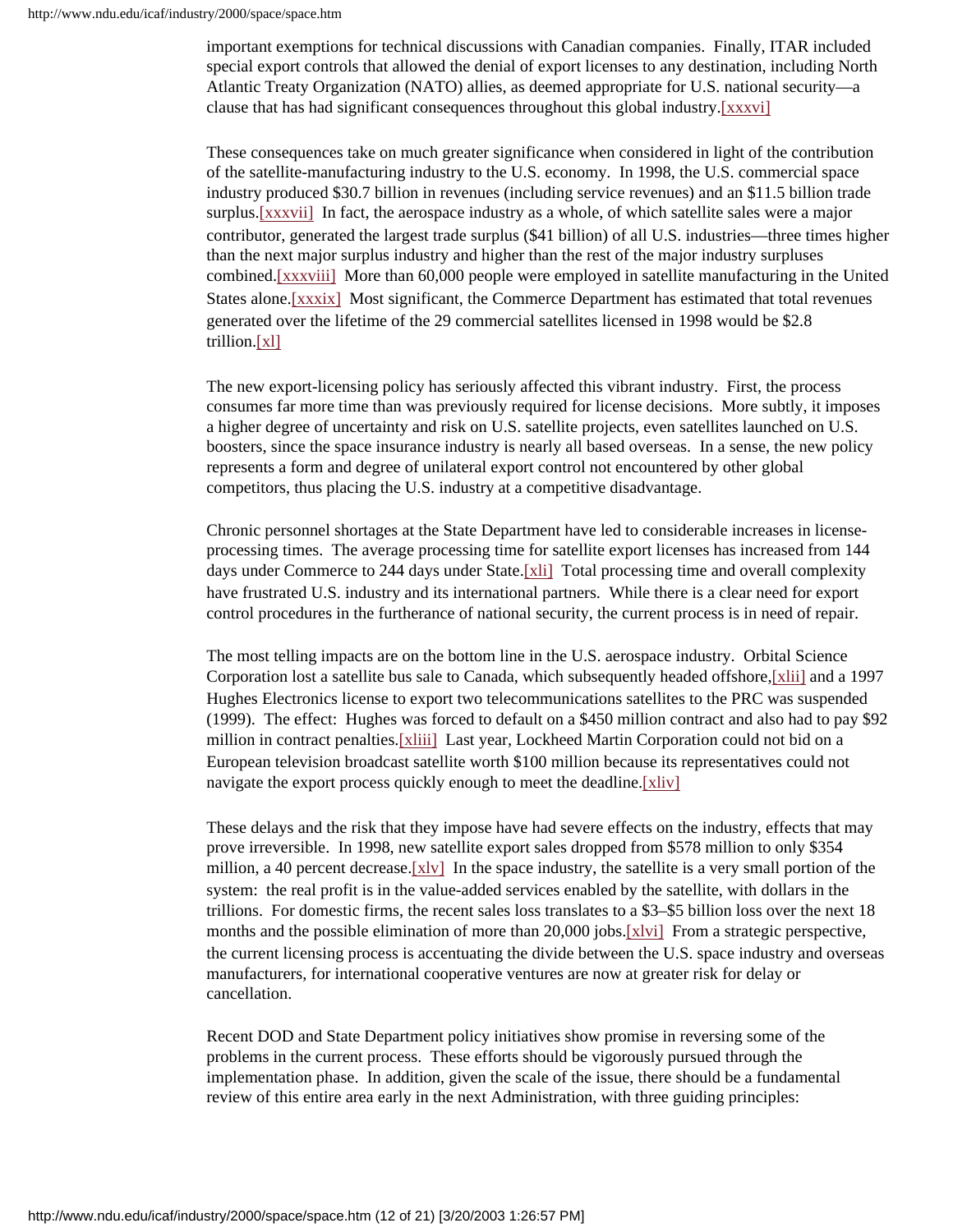1. A clarification of key technologies that the United States must protect. Instead of handling the approximately 48,000 annual license applications individually, the State Department should identify the critical technologies with the help of the DOD, the Department of Commerce, and industry, and exempt the licenses covering technologies that are not considered critical. This approach would focus on the U.S. "crown jewels," those truly critical technologies, and move the "Radio Shack" examples out of the limelight.

2. A stratification of the nations that the U.S. space industry deals with regularly. One category should include China, along with other rogue nations such as North Korea, Iraq, and Pakistan. Clearly, the United States must scrutinize these applications very closely. Another category encompasses close allies, including many NATO members. Of late, there has been encouraging dialogue in Congress relating to improvement of the process for our European space industry partners. They have complained bitterly to the State Department about the new export control process, asserting that it seriously impedes defense cooperation and hinders interoperability and coalition operations. Exports to these selected NATO partners and other close allies should be reviewed and put through a highly streamlined license application process.

3. Licensing by major project, covering a complete weapon system. This approach is currently in use by NATO allies on the Eurofighter. They call it a "global project license," which is good for 2 years, then renewed after a brief review. This approach would prolong the initial license approval, but subsequent data and technology exchanges would be much quicker. The concept is currently under discussion within the DOD and the State Department.

Implementing these recommendations will result in far fewer license applications and a streamlined review process that results in minimal delay. These changes in policy should be accompanied by the application of information technologies and additional personnel to the licensing process to reduce the administrative workload and speed up processing times. This step should be taken immediately, regardless of the decisions made in the broader policy arena.

The bottom line: space-based capabilities are vitally important to the country's future. National policies must permit the industry to compete effectively in the global marketplace.

## **LEVELING THE COMMERCIAL REMOTE SENSING**

### **PLAYING FIELD**

*Norman C. Sweet* 

<span id="page-12-0"></span>This past year saw another major event in the space industry: the successful launch and operation of the Ikonos-2 satellite. Ikonos-2 has the distinction of being first to market in the very high resolution (less than 1 meter ground sample distance) remote sensing market. The implications of commercial high-resolution imagery are profound, and some industry watchers predict that there may eventually be more than 30 remote sensing satellites providing imagery to anyone who can afford it. [xlvii] After several initial systems failures (Ikonos-1, Earlybird-1) and given current market realities, that number may be quite optimistic. But the result is clear: the high-resolution "high ground" will no longer be the sole purview of the superpowers. Crisp images from this ultimate vantage point will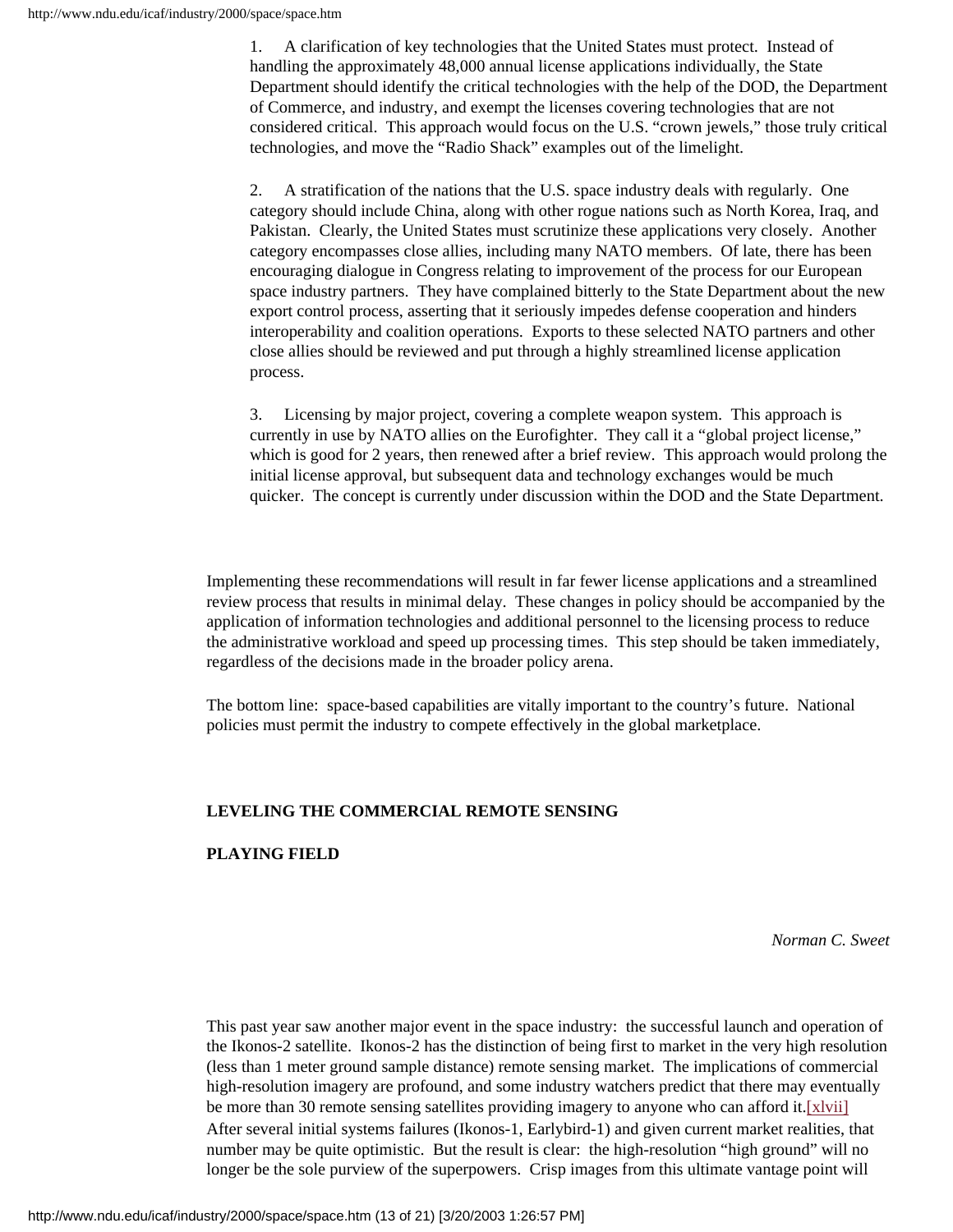now be for sale to countries and individuals across the globe. Private organizations are already trying their hands at overhead reconnaissance. Most recently, the Federation of American Scientists posted images of Pakistani nuclear test sites on their Web site to influence public opinion prior to President Clinton's visit to South Asia.

Presidential Decision Directive (PDD) 23, U.S. Policy on Foreign Access to Remote Sensing Space Capabilities, signed in March 1994, enabled this surge of new development in the U.S. remote sensing industry. It closely followed the Land Remote Sensing Act of 1992 (P.L. 102-555), which attempted to push "international leadership in remote sensing." In the aftermath of the LANDSAT decision (limiting LANDSAT spatial resolution) and the resulting development of the French SPOT system, P.L. 102-555 and PDD 23 were attempts to level the international playing field for commercial remote sensing. These documents removed previous technical and licensing restrictions to ease entry into the commercial market. Several U.S. companies responded by building state-of-theart commercial satellite systems.

<span id="page-13-0"></span>The first of those functioning systems is now on orbit, and Space Imaging, Inc., is pushing hard to corner a major share of this evolving market. PDD 23 establishes the national objective of "supporting and enhancing U.S. industrial competitiveness in the field of remote sensing capabilities while at the same time protecting U.S. national security and foreign policy interests."[\[xlviii\]](#page-18-12) While there is no guarantee that the United States will corner this new market, the following recommendations will go far toward ensuring that the U.S. government provides the industry with a level playing field:

1. Continued judicious use of shutter control. Both P.L. 102-555 and PDD 23 contain provisions to restrict, for purposes of national security, the collection and distribution of imagery data. This capability should be exercised sparingly for a variety of reasons. First, aside from the legal implications of the restriction of free speech (or data), meeting the "clear and present danger" proof established by the courts will be difficult. More pragmatically, any shutter controls will tend to drive potential customers away. To meet the intent of PDD 23, U.S. industry must be allowed every opportunity to expand its customer base. The alternative is to again increase the incentives for other countries to build more capable systems similar to SPOT. Finally, in virtually any shutter control scenario, the U.S. government will in all likelihood purchase as much imagery as it can. Therefore, it is not a matter of turning the sensor off, but of delaying the subsequent release of information posing a "clear and present danger" until that danger has subsided. The U.S. government gets more high-quality imagery, the vendor generates revenue, and other customers will continue to see U.S. industry as reliable.

2. Cooperative investment in the second-generation high-resolution system. As this commercial market rapidly matures, the government should move immediately to formalize a partnership with these new U.S. vendors. This partnership should include two major components:

<span id="page-13-1"></span>a. Elimination of restrictions on new technology development consistent with the earlier export control recommendations. Examples include higher resolution (0.25-meter panchromatic and 3-meter radar have already been proposed), more spectral bands, improved downlink rates, and data compression. These capabilities will enable commercial vendors to meet a broader range of DOD requirements, while allowing U.S. vendors to stay ahead of the international competition in this high-technology race. This commercial competition will also allow the government to leverage commercial R&D activities as the vendors push their development for profit motives. The last National Defense Panel estimated (perhaps optimistically) that 70 percent of military space requirements will migrate to commercial platforms this decade[.\[xlix\]](#page-18-13)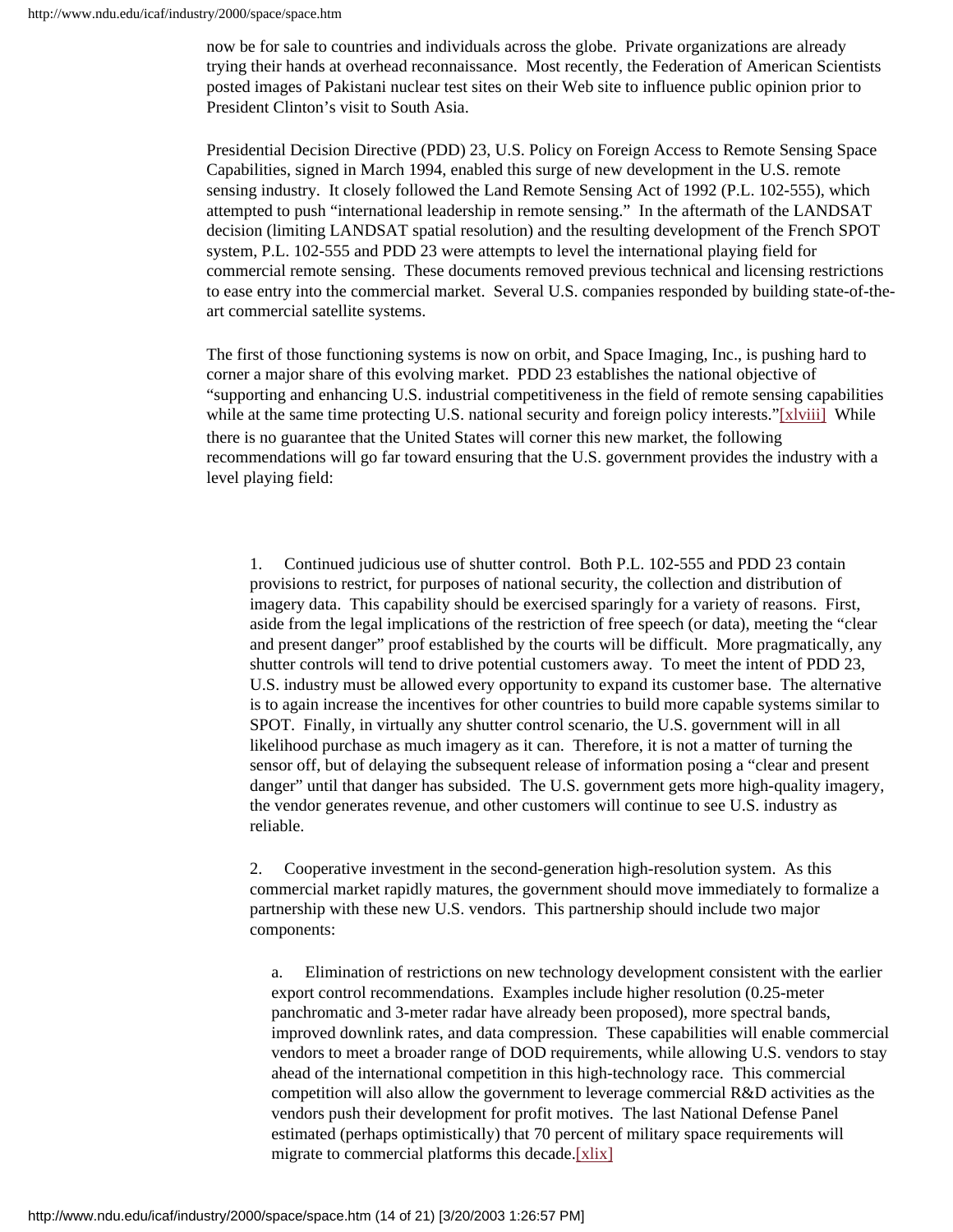b. Most significant, the establishment of a formal anchor tenancy relationship with these U.S. vendors. This is effectively an investment in the companies' second-generation development in exchange for direct involvement in requirements development, access to imagery data and value-added services, and more control over system tasking. The National Reconnaissance Office (NRO) and National Imagery and Mapping Agency have taken the first small steps in this direction by budgeting for imagery purchases from several U.S. remote sensing companies. These first-generation systems do meet some of the moderate-resolution needs for DOD activities, and the DOD is just beginning to take advantage of this new capability. Anchor tenancy would go beyond these first steps to establish a standing relationship. Such a relationship offers several advantages to the DOD: better satisfaction of evolving DOD and other U.S. government requirements; the opportunity to augment (or reduce) the NRO's Future Imagery Architecture; real-time access to high-quality commercial imagery and involvement in the tasking processes; and, most important, more direct control over any significant national security issue.

The bottom line: the imagery genie is out of the bottle. Attempting to stuff it back in through regulation, licensing, and security controls will only force the solution offshore. Such measures would forfeit any opportunity for the U.S. space industry to retain a clear market niche and thus meet the intent of PDD 23. The most effective way to ensure national security in this area is to do everything possible to ensure that U.S. companies have a chance to compete effectively to control the high ground.

## **A NEW APPROACH TO THE WORLD RADIO COMMUNICATIONS CONFERENCE: PROTECTING U.S. ACCESS TO SPECTRUM**

*Ron Pontius* 

Spectrum is the lifeblood of the space industry; its availability is critical to the future health of the industry and its ability to meet national security requirements. Accordingly, this finite and precious resource has become the subject of intense international competition. Firms and nations constantly vie to control key portions of the spectrum. That competition grows more intense daily, as emerging technologies drive an increased demand across a range of users. Almost every aspect of space activity—control, operation, and use of satellites; satellite-based services; launch range and reentry requirements—is highly dependent on the availability of the spectrum.

At the national level, several congressional and administrative reviews over the last decade have recognized the critical role that the spectrum plays in U.S. national security and economic prosperity. Various initiatives aimed at better use and management of the spectrum have already been implemented. Included are the reallocation of the spectrum from the federal government to the private sector, movement to market-based spectrum allocations and auctions in the private sector, and improvements in the national management structure for frequency allocation.

This issue is complex technically and organizationally. At the national level, the Federal Communications Commission (FCC) oversees use of the spectrum by the private sector and all state and local government users, while the National Telecommunications and Information Administration (NTIA) manages spectrum use by the U.S. government.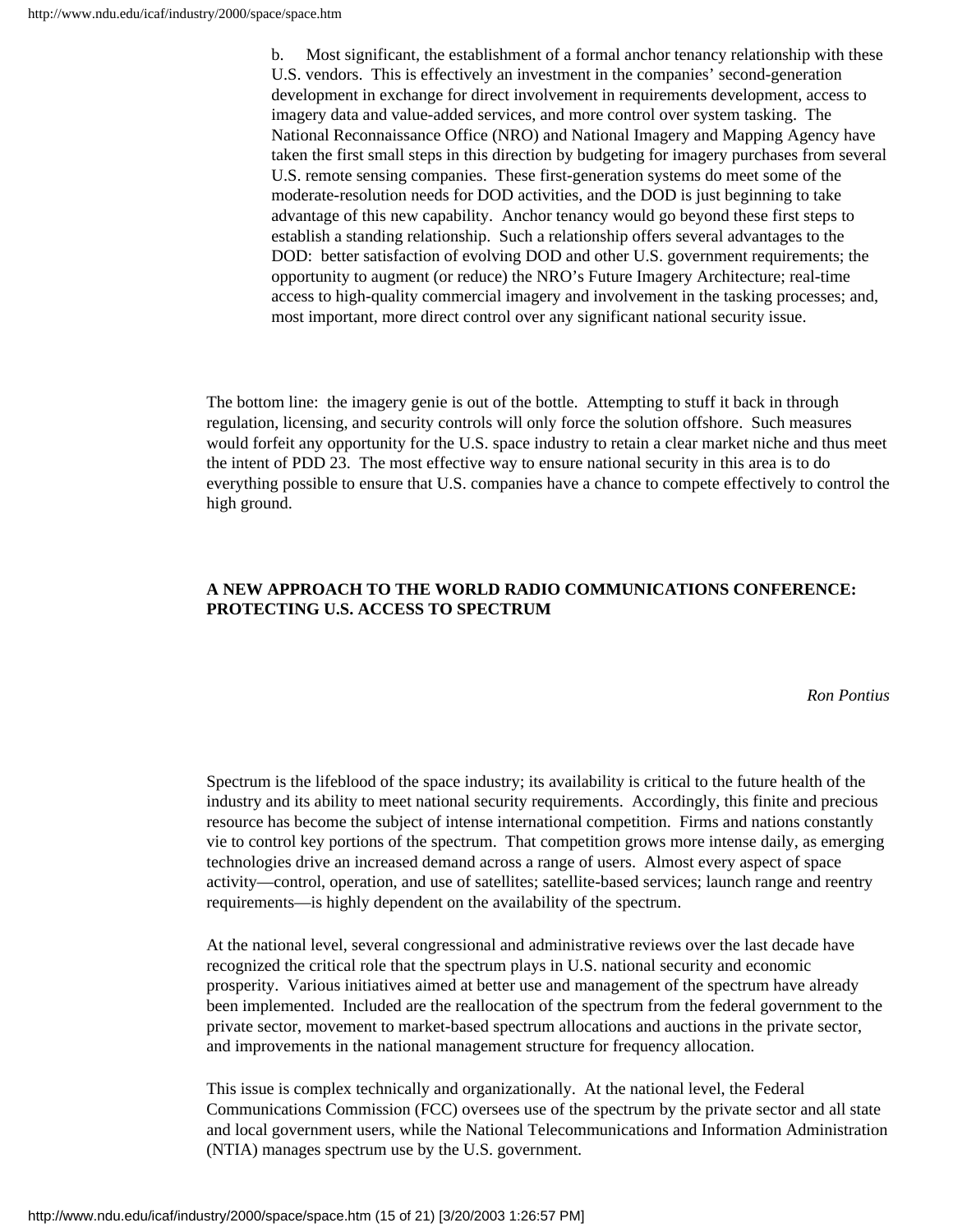At the international level, the ITU, a United Nations agency with 188 member countries, is responsible for standardization, coordination, and development of international telecommunications infrastructures. Through the ITU, governments and private companies coordinate in resolving issues related to the establishment and operation of telecommunications networks and services, including space and spectrum issues. The ITU pursues its mission of allocating, regulating, and managing spectrum resources through the deliberations of the WRC. The WRC uses these conferences to make changes to the International Table of Allocations and to revise the Radio Regulations. These decisions are made on a "one nation–one vote" basis.

<span id="page-15-0"></span>For the ongoing WRC, the top five issues from a U.S. government perspective are all space related.[\[l\]](#page-18-14) Decisions made at this and subsequent WRCs will affect every segment of the industry: orbit selection, number and size of satellites, frequencies, modulation techniques, on-board processing, transponders, antennas, intersatellite links, and satellite control.[\[li\]](#page-18-15)

<span id="page-15-1"></span>The State Department is responsible for representing the United States in all international telecommunications forums, including the WRC. Traditionally, however, the State Department's preparations begin only about 6 months prior to each WRC, with the designation of the U.S. delegation. Recommendations from the FCC and the NTIA drive the national position at the WRC, except in those rare instances where they are unable to reach agreement; then the head of delegation sets the national position. This process leaves the United States at a significant disadvantage in international negotiations, where it faces competitors who employ permanent organizations to carry their requirements into the international arena. Common to after-action reports from past WRCs are proposed upgrades of this national process; from all indications, however, the WRC now under way will reflect this same approach. The United States faces real danger of losing critical capabilities if this deficiency is not repaired.

Improvement in the government's coordination, management, and use of the spectrum, domestically and internationally, will require the following:

- 1. A comprehensive, visionary national management strategy that
	- a. Addresses near-term issues and provides a long-range plan for the use and management of this finite national resource.
	- b. Provides a basis for negotiating positions in the international arena that reflect international realities and competing interests.

c. Drives a coherent, balanced, prioritized process that maximizes efficient and effective use of the spectrum to enhance our national security, bolster our economic prosperity, and sustain public safety.

2. A permanent core delegation at the State Department to represent the United States in all negotiations of international telecommunications issues at the ITU and the WRC. This would be similar to the U.S. Trade Representative for international trade issues.

<span id="page-15-2"></span>Given the one nation–one vote structure of the ITU, the United States must improve its preparation and coordination of spectrum issues, nationally and internationally, to secure U.S. interests. Now is the time to reform this process—before the next WRC. Failure to aggressively link long-term international policy efforts with domestic spectrum requirements could threaten U.S. technological and policymaking leadership[.\[lii\]](#page-18-16)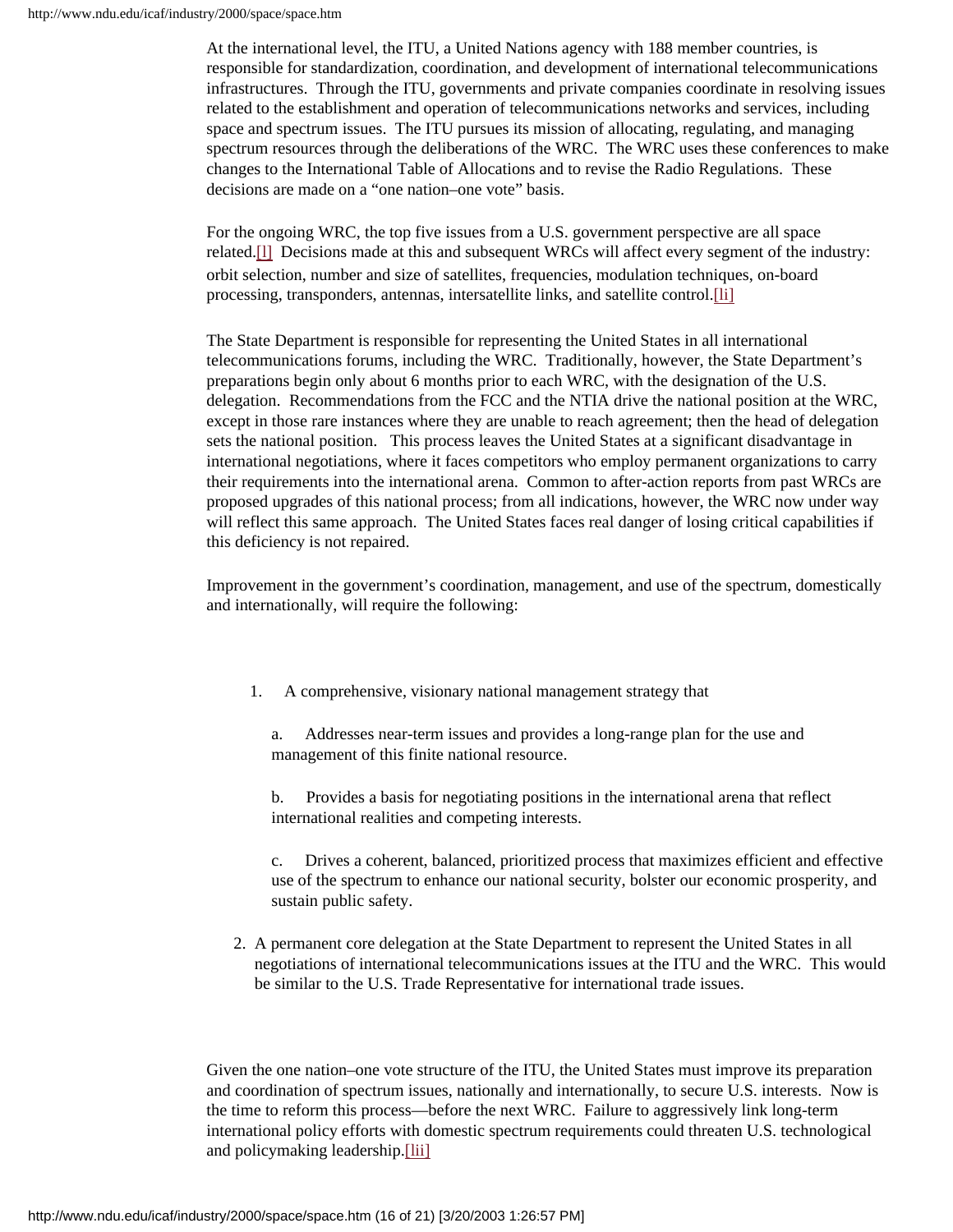## <span id="page-16-1"></span><span id="page-16-0"></span>**Sources:**

[\[i\]](#page-3-0) International State Business Council, *State of the Space Industry 1999* (Washington, DC: Space Publications, 2000), 7.

[\[ii\]](#page-3-1) Greg Caress and Ron Stearns, "Space & Satellites: A Review & Future Survey," *Space News Directory of Worldwide Space*, 7.

<span id="page-16-3"></span><span id="page-16-2"></span>[\[iii\]](#page-3-2) International State Business Council, *State of the Space Industry 1999,* 24*.* 

<span id="page-16-4"></span>[\[iv\]](#page-3-3) International State Business Council, *State of the Space Industry 1999,* 57*.*

[\[v\]](#page-3-4) NASA's fiscal year 2000 request is \$13.58 billion and OMB reports DOD's fiscal year 2000 request is \$13.026 billion. Source: Marcia S. Smith, *U.S. Space Programs: Civilian, Military, and Commercial*, CRS Issue Brief [summary page], 23 November 1999.

<span id="page-16-6"></span><span id="page-16-5"></span>[\[vi\]](#page-3-5) David Ignatius, "Defense Midgets," *The Washington Post,* 13 February 2000, B-7.

[\[vii\]](#page-4-0) Euroconsult, *Corporate Profiles: 50 Satellite Operations,* 1999 edition, http://www.euroconsult\_ec.com/images/pdf/corporate\_profiles.pdf, 14.

<span id="page-16-8"></span><span id="page-16-7"></span>[\[viii\]](#page-4-1)International Space Business Council, *State of the Space Industry 1999.*

[\[ix\]](#page-4-2) Iridium sought to market itself to high-end business customers who would be traveling the world, including to many areas not supported by terrestrial communications infrastructure. Handsets were to cost several thousand dollars, and calls were to cost \$4–\$5 per minute. Source: Michael A. Dornheim, "Iridium, Overcapacity Worry Space Industry," *Aviation Week and Space Technology* 152, no. 15 (10 April 2000): 34, 51.

<span id="page-16-10"></span><span id="page-16-9"></span>[\[x\]](#page-4-3) P. Selding, "ICO System Cost to Rise 69 Percent," *Space News This Week* (13 March 2000)*.* 

<span id="page-16-11"></span>[\[xi\]](#page-4-4) "Globalstar Sales Not Blasting Off," *Wireless Today* 4, no. 19 (31 January 2000): 1.

[\[xii\]](#page-4-5) U.S. Department of Commerce, *US Industry and Trade Outlook '99* (New York: McGraw-Hill, 1999), 30-25.

<span id="page-16-12"></span>[\[xiii\]](#page-4-6) "President Ends GPS Selective Availability," *Global Positioning and Navigation News* 10, no. 9 (3 May 2000): 1.

<span id="page-16-14"></span><span id="page-16-13"></span>[\[xiv\]](#page-4-7) C. Bulloch, "ESA Minister's Change of Heart," *Interavia* 54, no. 632 (June 1999): 51.

<span id="page-16-15"></span>[\[xv\]](#page-4-8) International Space Business Council, *State of the Space Industry 1999*, 52.

<span id="page-16-16"></span>[\[xvi\]](#page-4-9) Euroconsult, *Corporate Profiles.* 

[\[xvii\]](#page-4-10) V. Loeb, "US Satellite Sales Lag since Regulator Shirt," *The Washington Post,* 28 March 2000, A21.

<span id="page-16-17"></span>[\[xviii\]](#page-5-0) Frank Sietzen, *FAA Predicts Slower Growth in Commercial Launches,* 9 February 2000,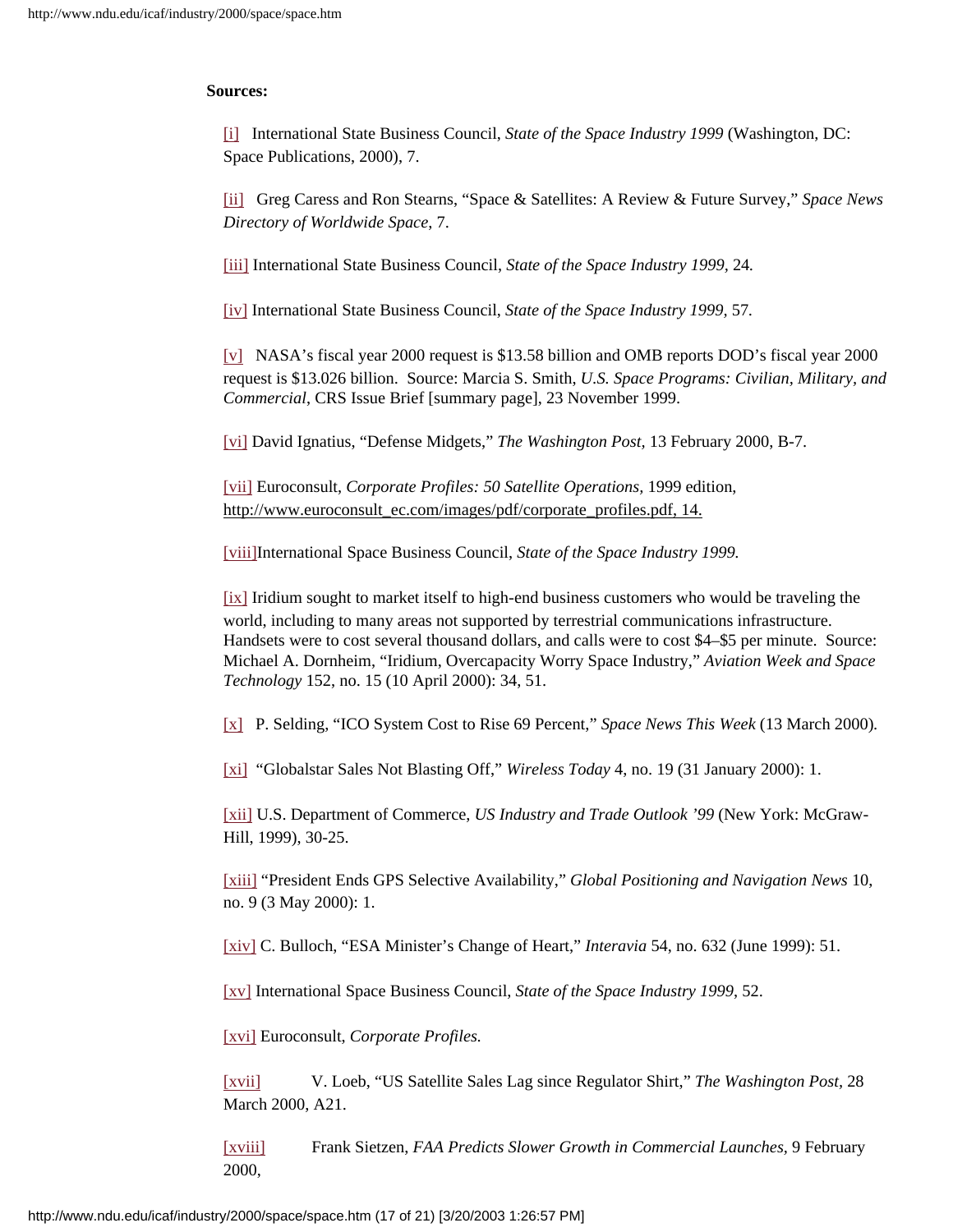<span id="page-17-0"></span>www.space.com.

[\[xix\]](#page-5-1) Douglas Heydon, *Arianespace—The Reference Launch Service,* briefing to ICAF Space Industry Study Group, Washington, DC, 28 April 1999, Chart 48.

<span id="page-17-1"></span>[\[xx\]](#page-5-2) *About Arianespace, Milestones*, 3 April 2000, http://www.arianespace.com/about\_milestones.html.

<span id="page-17-2"></span>[\[xxi\]](#page-5-3) *Evolved Expendable Launch Vehicle (EELV) Acquisition Strategy,* Version 3.0 (5 June 1998), i.

<span id="page-17-3"></span>[\[xxii\]](#page-5-4) While the Atlas, Delta, and Titan programs had historically experienced an average of only one failure per year in 200 launches over the past 12 years, that failure rate climbed to five failures in less than 1 year over the period examined. Source: Institute for Defense Analysis, *Space Launch Vehicles Broad Area Review Report* (Alexandria, VA: November 1999).

<span id="page-17-4"></span>[\[xxiii\]](#page-5-5) The report found reductions of in-house engineering capability on the order of 50–60 percent in both government and contractor staffs. Source: Institute for Defense Analysis, *Space Launch Vehicles Broad Area Review Report* (Alexandria, VA: November 1999).

<span id="page-17-5"></span>[\[xxiv\]](#page-5-6) Art Stephenson, speech to FAA 3rd Annual Commercial Space Launch Forecast Conference, Pentagon City Best Western Hotel, 8 February 2000.

<span id="page-17-6"></span>[\[xxv\]](#page-5-7) William B. Scott, "Cash-Starved RLV Firms Remain Grounded," *Aviation Week and Space Technology* 151, no. 24 (13 December 1999): 79.

<span id="page-17-7"></span>[\[xxvi\]](#page-6-0) http://www.analysys.com/produsts.satellite/profiles/teledesic.htm, accessed 12 April 2000.

<span id="page-17-8"></span>[\[xxvii\]](#page-6-0) http://www.analysys.com/produsts.satellite/profiles/skybridge.htm, accessed 12 April 2000.

<span id="page-17-10"></span><span id="page-17-9"></span>[\[xxviii\]](#page-6-0) Michael Dornheim, "Iridium, Overcapacity Worry Space Industry," 34.

[\[xxix\]](#page-6-1) O. Sutton, "Galileo: Moneypot for Europe," *Interavia* 54, no. 636 (November 1999): 47.

<span id="page-17-12"></span><span id="page-17-11"></span>[\[xxx\]](#page-7-0) Michael Dornheim, "Iridium, Overcapacity Worry Space Industry," 34.

[\[xxxi\]](#page-8-0) While NASA officials are hoping for a fielded operational RLV replacement for the shuttle within the next decade, Arianespace officials expect their Ariane 5 and planned upgrades to remain competitive for the next 20 years. Source: Interviews with NASA and Arianespace officials on domestic and international travel.

<span id="page-17-13"></span>[\[xxxii\]](#page-9-0) B. Miller, "Satellites Free the Mobile Phone," *IEEE Spectrum* 35, no. 3 (March 1998): 26–35.

<span id="page-17-14"></span>[\[xxxiii\]](#page-9-1) Theresa Foley, "The Ka-Band Contestants," *Via Satellite* 14, no. 10 (October 1999): 20.

<span id="page-17-16"></span><span id="page-17-15"></span>[\[xxxiv\]](#page-9-2) Theresa Foley, "The Ka-Band Contestants."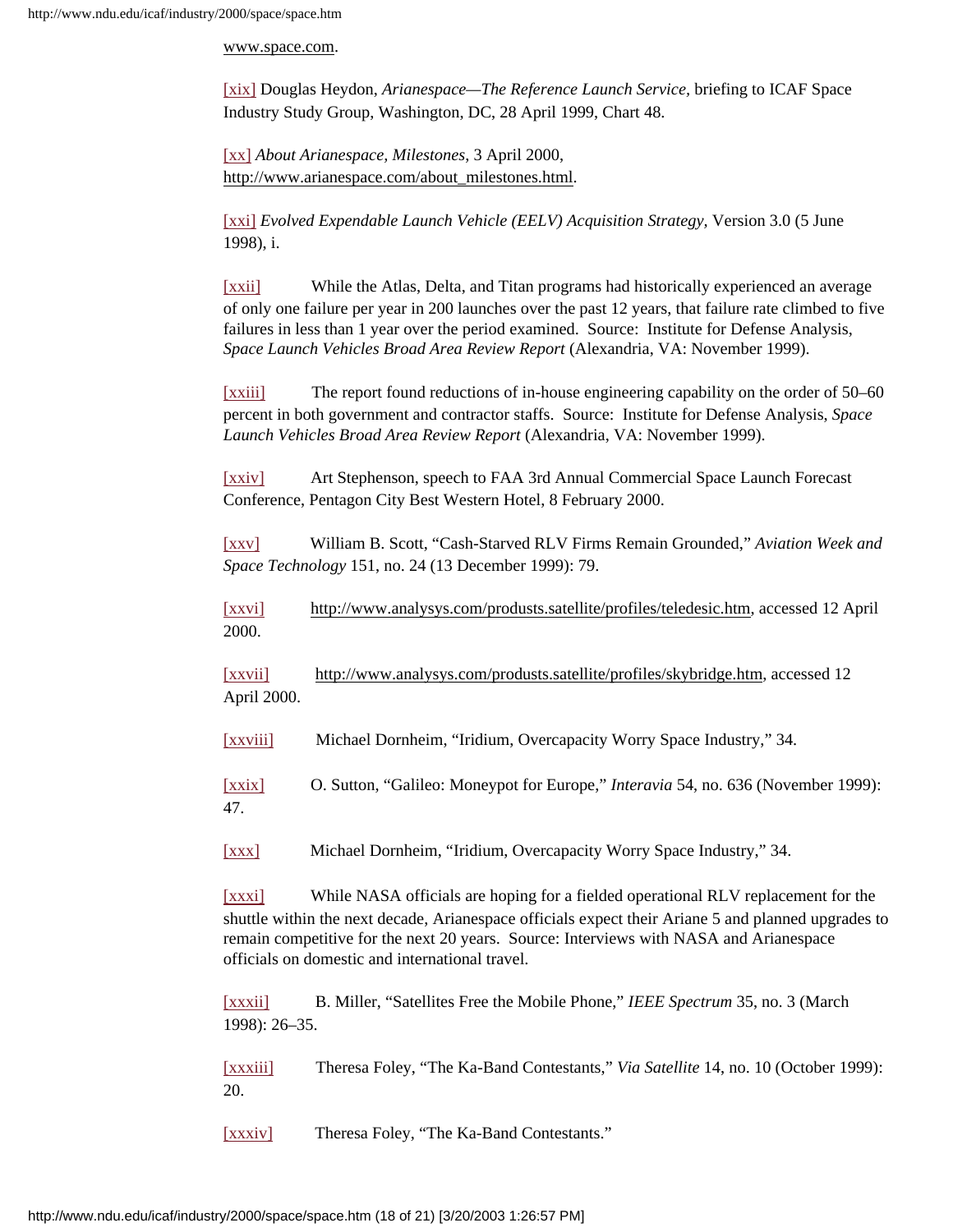<span id="page-18-0"></span>[XXXV] Theresa Foley, "The Ka-Band Contestants."

[\[xxxvi\]](#page-11-0) Pamela L. Meredith and Sean P. Fleming, "U.S. Space Technology Exports: The Current Political Climate," *Journal of Space Law* 27, no. 1 (1999): 35–53.

<span id="page-18-1"></span>[\[xxxvii\]](#page-11-1) Andrew Pollack, "Export Rules Are Said to Be a Threat to Satellite Industry," *The New York Times,* 1 August 1999, A23.

<span id="page-18-3"></span><span id="page-18-2"></span>[\[xxxviii\]](#page-11-2) Aerospace Industries Association, *Modernize the Export Control System*, 07 February 2000, http://aiaaerospace.org/issues/election2000/export\_control\_elect2000.pdf.

[\[xxxix\]](#page-11-3) Shawn W. Crispin, "Technical Problem," *Far Eastern Economic Review* 162, no. 8 (25 February 1999): 31–32.

<span id="page-18-4"></span>[\[xl\]](#page-11-4) U.S. Department of Commerce, Bureau of Export Administration, *1999 Report on Foreign Policy Export Controls*, Chapter 12, 07 March 2000, www.bxa.doc.gov/PRESS/99/Repts/ForeignPolicy/TOC.html.

<span id="page-18-6"></span><span id="page-18-5"></span>[\[xli\]](#page-11-5) U.S Department of Commerce, *1999 Report on Foreign Policy Export Controls.* 

[\[xlii\]](#page-11-6) Barry Beneski, "Orbital Science Corp's Woes Continue with Loss of RADARSAT-2 Contract," *Satellite News* 22, no. 50 (20 December 1999): 1–2.

<span id="page-18-7"></span>[\[xliii\]](#page-11-7) *Export Controls—Better Interagency Coordination Needed on Satellite Exports,* GAO/NSIAD-99-182 (Washington, DC: General Accounting Office, 1999), 30.

<span id="page-18-9"></span><span id="page-18-8"></span>[\[xliv\]](#page-11-8) Andrew Pollack, "Export Rules Are Said to Be a Threat to Satellite Industry."

[\[xlv\]](#page-11-9) John W. Douglass, "AIA CEO Warns of Continued Satellite Sales Plunge," *Satellite News* 22, no. 49 (13 December 1999): 1.

<span id="page-18-10"></span>[\[xlvi\]](#page-11-10) "Export Licensing Problems," *Space Business & Finance* 1, no. 3 (6 October 1999): 3.

<span id="page-18-11"></span>[\[xlvii\]](#page-12-0) William E. Stoney, "Outlook for the Future: Land Sensing Satellites in the Year 2000," *The Remote Sensing Tutorial On-Line Handbook* (CD-ROM), NASA Goddard SFC, 1998,  $1 - 7$ .

<span id="page-18-12"></span>[\[xlviii\]](#page-13-0) Office of the Press Secretary, Press Sheet on Foreign Access to Remote Sensing Space Capabilities, 10 March 1994, http://www.fas.org/irp/offdocs/pdd23-2.htm.

<span id="page-18-14"></span><span id="page-18-13"></span>[\[xlix\]](#page-13-1) Larry K. Grundhauser, "Sentinels Rising," *Airpower Journal* (Winter 1998): 12.

[\[l\]](#page-15-0) Department of Defense, Assistant Secretary of Defense for Command, Control, Communications and Intelligence, *Spectrum Management 2000,* 20.

<span id="page-18-15"></span>[\[li\]](#page-15-1) Joint Spectrum Center, *Spectrum Management and Space* (Washington, DC: Government Printing Office, 1999), 33.

<span id="page-18-16"></span>[\[lii\]](#page-15-2) U.S. Congress, Office of Technology Assessment, *The 1992 World Administrative Radio Conference: Issues for U.S. International Spectrum Policy—Background Paper (Washington, DC:* 1991), 9.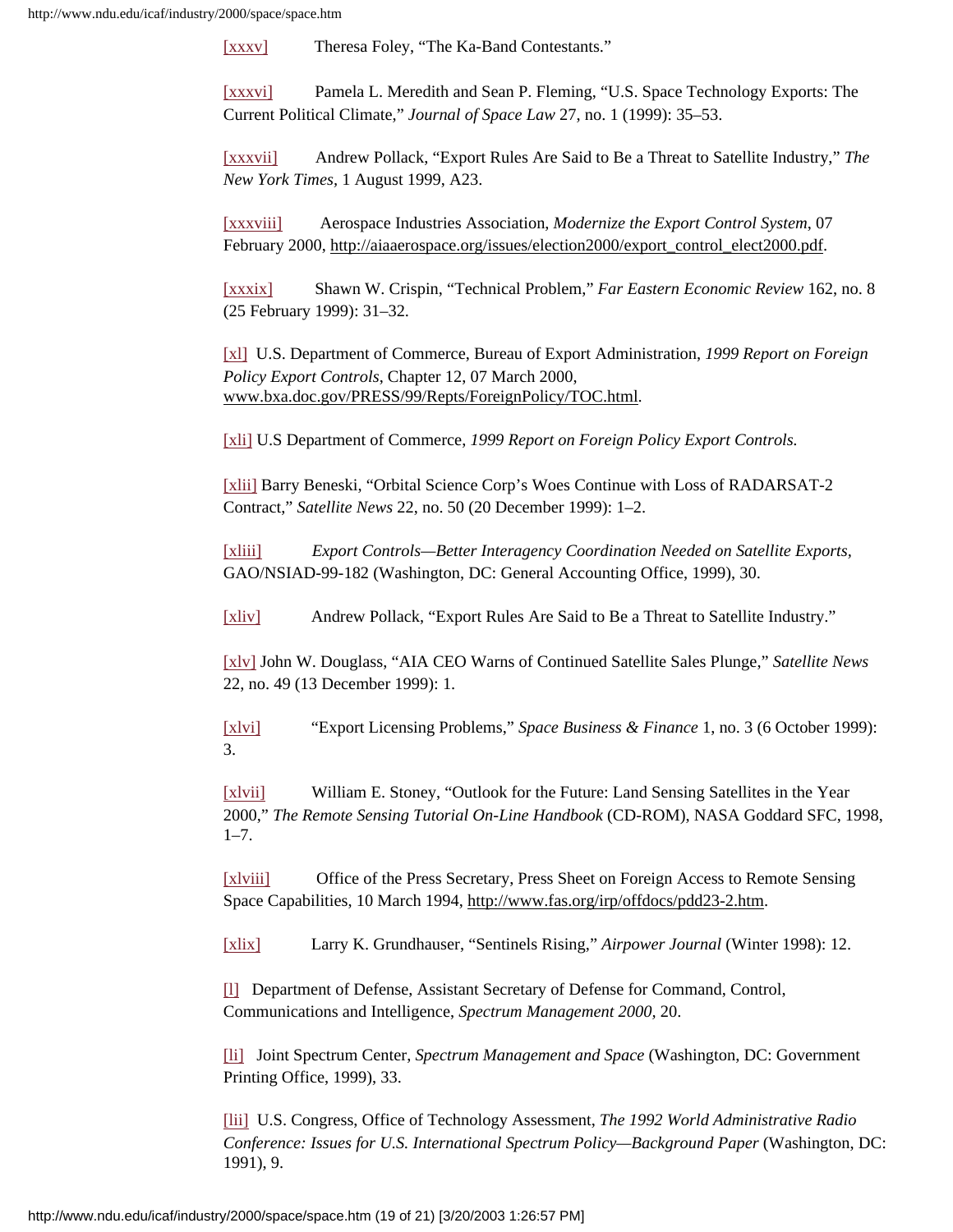http://www.ndu.edu/icaf/industry/2000/space/space.htm